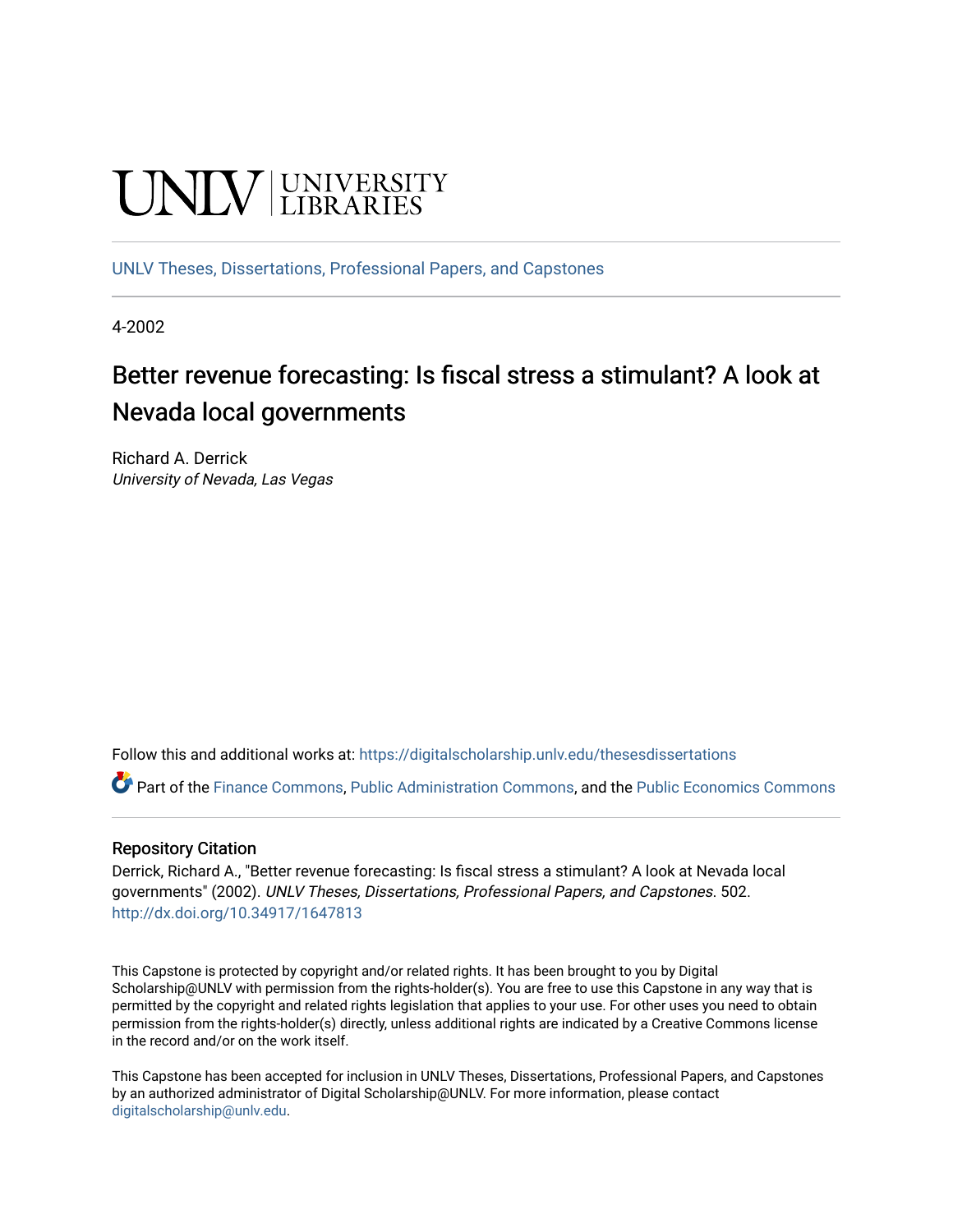# **Better Revenue Forecasting: Is Fiscal Stress a Stimulant?**

**A Look at Nevada Local Governments** 

Presented by:

Richard A. Derrick

Bachelor of Science in Business Administration

University of Nevada, Las Vegas, 1988

A professional paper submitted in partial fulfillment of the requirements for the degree of

Master of Public Administration

Department of Public Administration

University of Nevada, Las Vegas

April 2002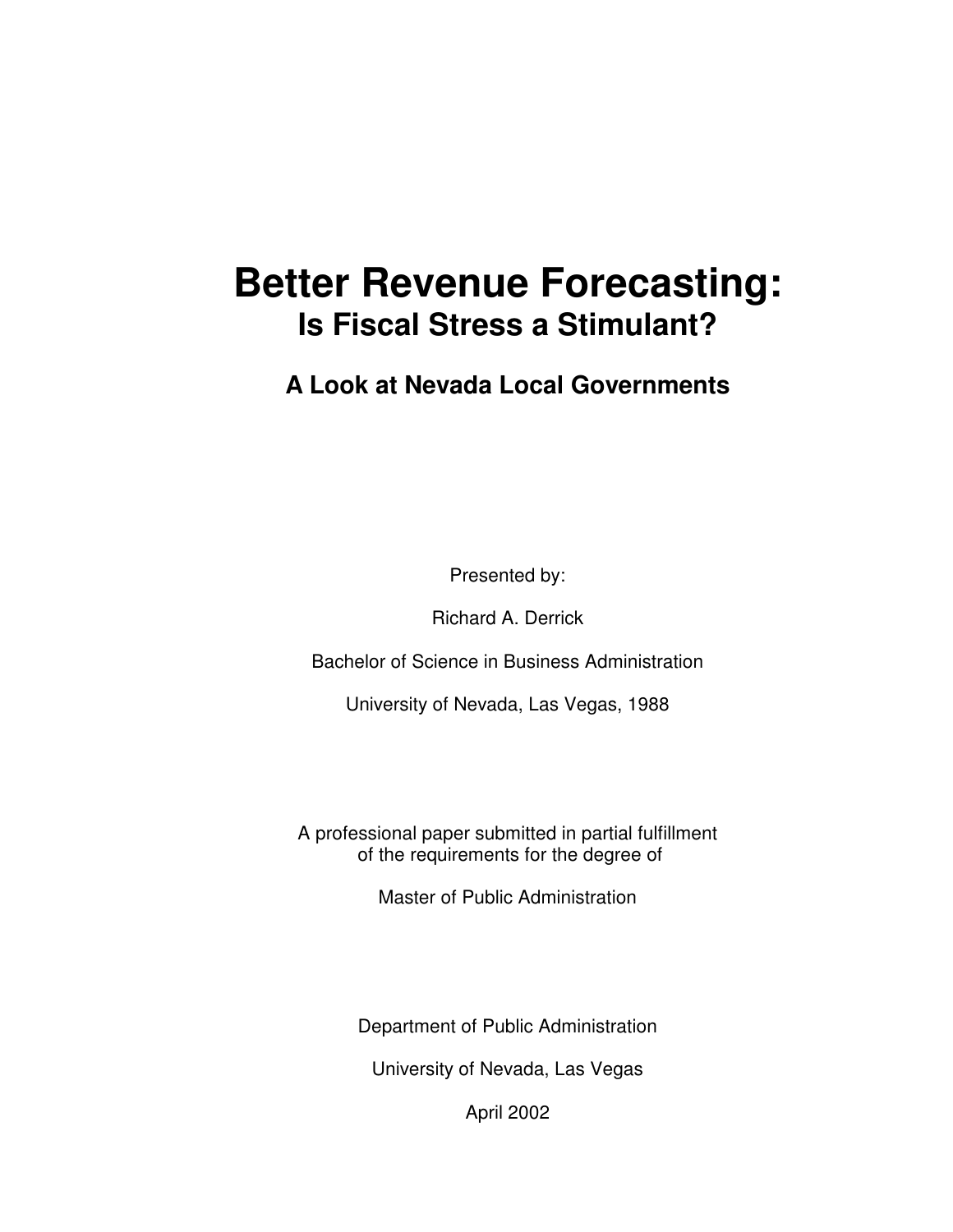# **Table of Contents**

| <b>Page</b>                                                            |  |
|------------------------------------------------------------------------|--|
|                                                                        |  |
|                                                                        |  |
|                                                                        |  |
| What role does fiscal stress play in an entities forecasting ability?6 |  |
|                                                                        |  |
|                                                                        |  |
|                                                                        |  |
|                                                                        |  |
|                                                                        |  |
|                                                                        |  |
|                                                                        |  |
|                                                                        |  |
|                                                                        |  |
|                                                                        |  |
|                                                                        |  |
|                                                                        |  |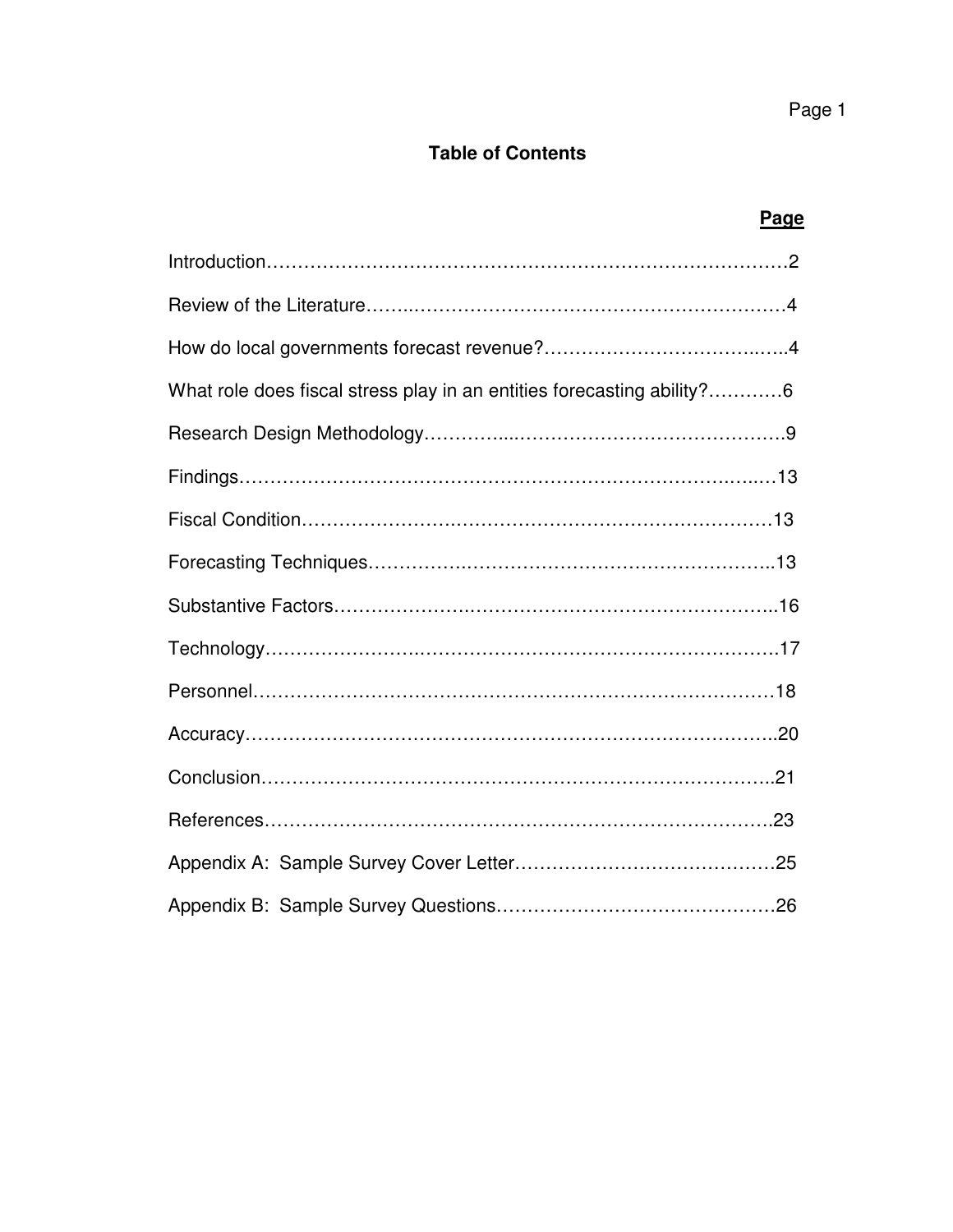## **Introduction**

Revenue forecasting is one of the most critical and often difficult tasks in governmental budgeting. It is critical because it determines the parameters upon which the budget is based. It is difficult because many outside influences can impact revenue results and cause variances with the forecast. If revenue is under projected, valuable services may not be provided during the fiscal year and an unexpected surplus may be created at year-end. By the time it becomes apparent that surpluses are developing, the damage to on-going programs and services, which may require consistency and budget stability for efficient delivery, may be done. If revenue projections are overestimated, cuts in services may be necessary in order to realign the budget and bring it back into balance. Overprojections could also deplete reserves, leaving the municipality even more vulnerable to future shortfalls. Such variations are not very palatable to taxpayers who desire efficiency in government and continuous high quality services.

The need to pay even closer attention to revenue trends and the importance of financial forecasting have increased over the years as a result of fiscal stress on local governments. Fiscal stress can be caused by a variety of factors; including overall diminished resources, sluggish national and regional economic activity, taxpayer protests, deteriorating infrastructures, and an increasing demand for services by citizens. This increased fiscal stress does not appear to be a short-term issue, but rather a long-term concern that will require better long-range financial planning and management (Wong, 1995).

Research has generally shown that quantitative methods typically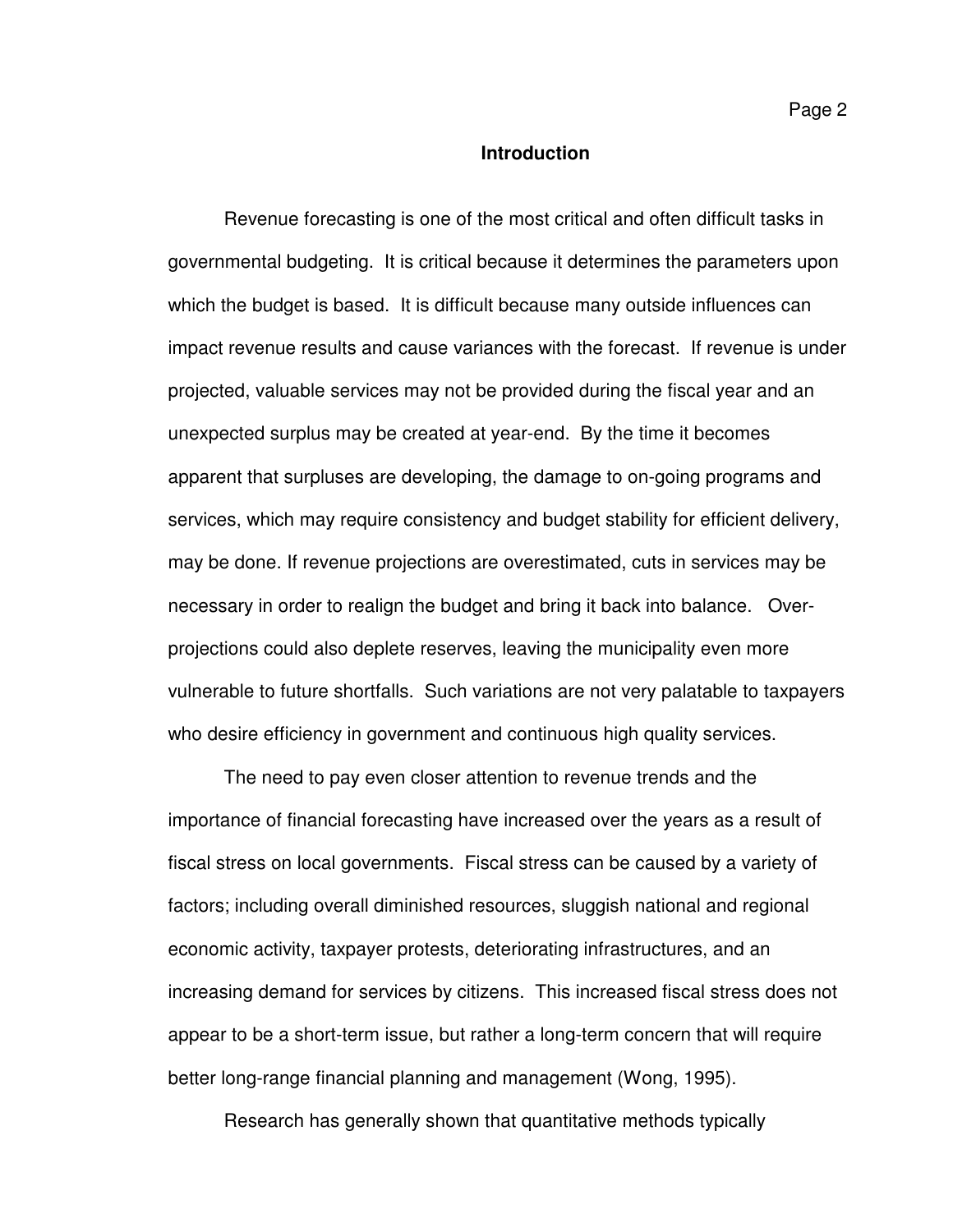outperform judgmental approaches in most instances (Frank and Gianakis, 1990). However, many local government officials continue to primarily rely on judgmental forecasting techniques, particularly in smaller jurisdictions and especially jurisdictions that have not experienced prior fiscal stress. This paper evaluates revenue forecasting techniques and accuracy of local municipalities within the State of Nevada. The main focus of this research is to identify whether fiscal stress has stimulated more sophisticated forecasting techniques in Nevada cities and counties. Forecasting sophistication for the purpose of this research is measured in terms of frequency of forecasts and revisions, complexity of forecasting models, degree of computerization, diversity of the forecasters academic backgrounds, level of reliance on the private sector, and the amount of circulation of forecasts among government leadership and staff.

This work follows earlier research conducted by MacManus and Grothe (1989), which looked at fiscal stress as a stimulant to better revenue forecasting and productivity in fifteen select counties throughout the United States. Upon reviewing existing literature, there appeared to be a void in the available research with regard to forecasting techniques and strategies of municipalities within the State of Nevada. The information in this study will allow researchers and interested parties to better understand the effects of fiscal stress on municipalities and its impact on forecasting techniques. The data gathered will provide a statistical description of the forecasting methods used by Nevada local governments. This will be useful information that currently does not exist. Finally, the data will help answer the question; has fiscal stress caused an increase in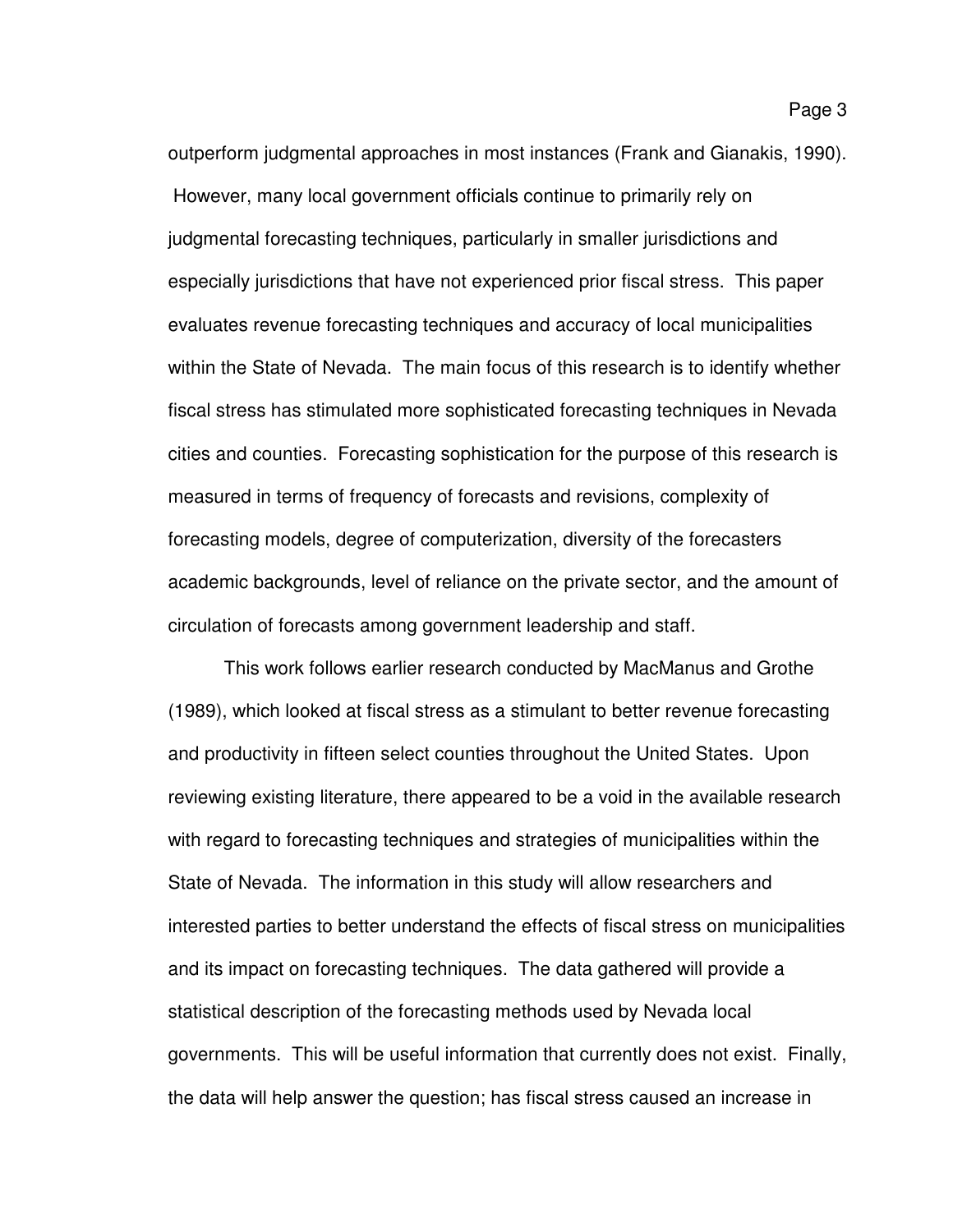forecasting accuracy within Nevada governments?

## **Review of the Literature**

 There is an interesting literature base with regard to forecasting techniques of local governments and a number of informative articles on fiscal stress in local governments. After reviewing the available literature, two questions arose. The first is; how do local governments forecast revenue; and second, what role does fiscal stress have in an entity's forecasting behavior?

#### **How do local governments forecast revenue?**

Accurate revenue forecasts are important because they form the guidelines for budget development and set the tone for the budget process. According to Agostini (1991), "in public-sector budgeting, the availability of resources circumscribes discussions about expenditures. As these discussions intensify in the face of mounting fiscal duress, reliable and informative revenue forecasts become critical elements of the budgetary process" (p. 14). However, local governments rarely methodically forecast revenues for longer time periods than the next budget year (Wong, 1995). Forecasting beyond one year can be very useful in identifying the direction and significance of financial and economic trends. This can also assist budget and finance officers, as well as, senior management to anticipate future challenges and develop long-term plans.

 Another important characteristic of a sound revenue forecasting system is that it forces budget and finance officers to identify assumptions related to future economic issues. It forces them to be more aware of economic conditions and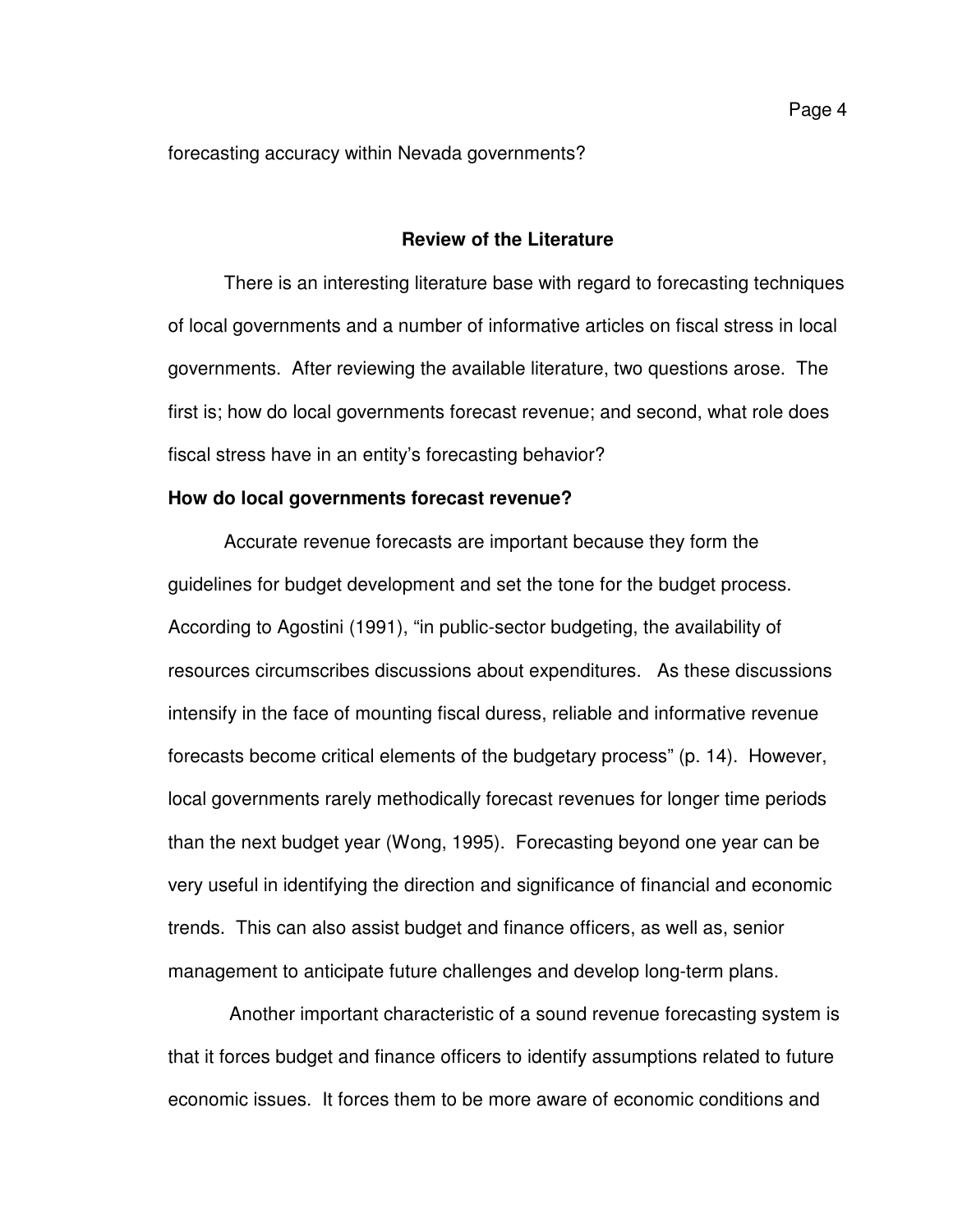relational impacts that could occur from national events. According to Ascher (1978), the assumptions employed are more important determinants of reliability of the forecast, than are the specific techniques employed to produce the forecast.

Time series forecasting models such as moving averages, exponential smoothing, and Box-Jenkins have not been extensively used in local government (Bretschneider and Gorr, 1987). However, empirical evidence indicates that these types of techniques can substantially improve accuracy in identifying the annually budgeted resource constraints and in updating current year forecasts (Frank and Gianakis, 1990). The limited use of these techniques has been linked to several derivative factors. Much of the research shows that many local government budget and finance officers are not adequately exposed to these techniques in either their formal education or professional training (McCollough and Frank, 1992). Any exposure they did have was not sufficient for the officers to take the techniques to their own local governments and apply them on a daily basis. Finance officers may also be reluctant to implement the new techniques due to an aversion to risk when it comes to experimenting with new methodologies (Frank and Gianakis, 1990). In addition, many local government forecasters may have little incentive to improve forecast accuracy if they have not experienced adverse consequences due to inaccurate forecasts. Wildavsky (1986) noted that local politicians generally accept revenue forecasts with little questioning or detail. Therefore, if there is no pressure to improve, many finance officers will continue with "business as usual" and not take on the risk of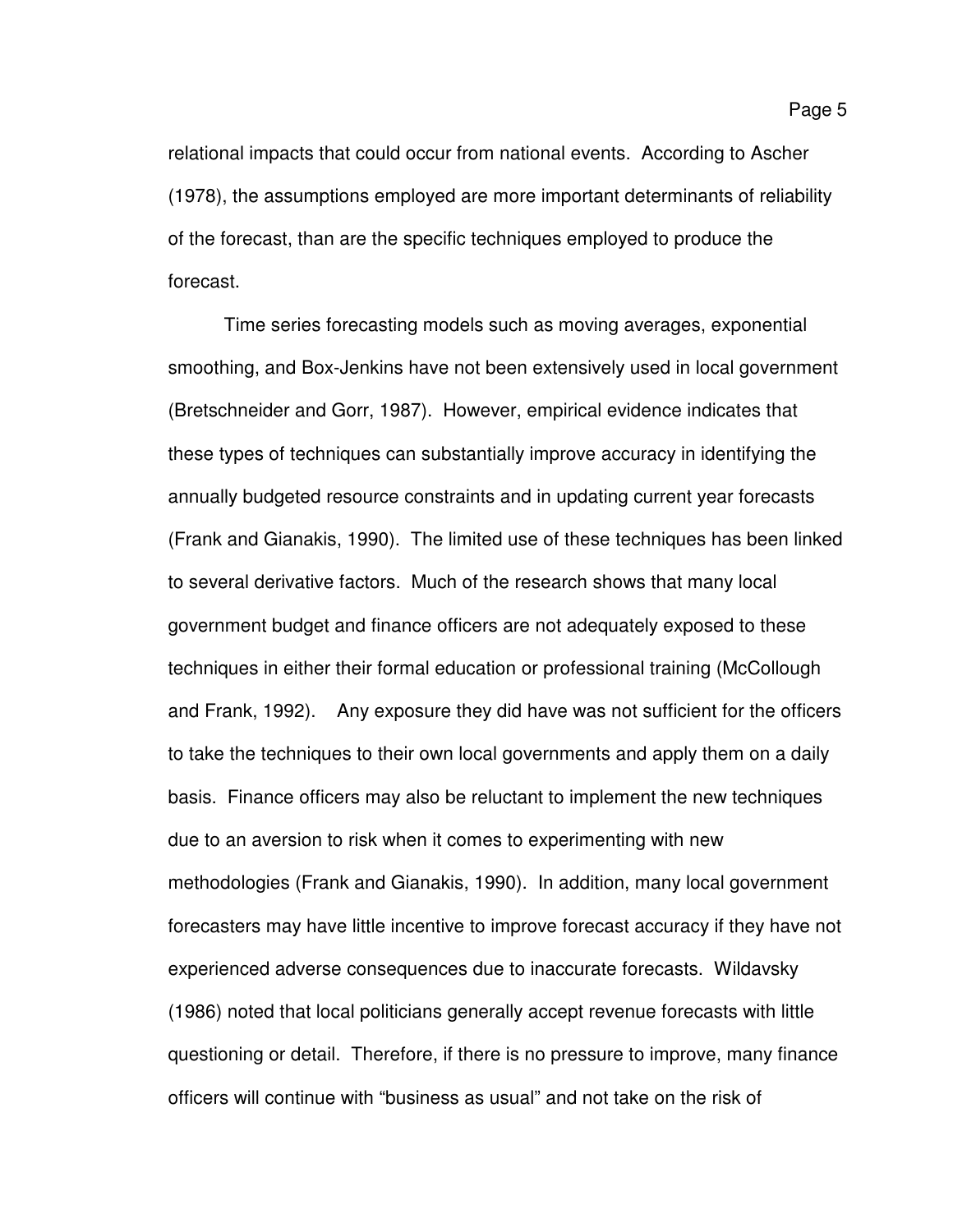introducing new and innovative techniques or strategies.

Local budget and finance officers also tend to have a conservative bias because they typically under-forecast their entities' revenues. This is mainly due to the requirement that they maintain a balanced budget (Bretschneider and Schroeder, 1988). Their preference toward judgmental approaches to forecasting may be a reflection of this bias. Rubin (1987) also suggests that decision makers may encourage under-forecasting in order to make discretionary funds available during the fiscal year that can be reallocated outside of the regular budget process. Although many reasons can be sighted explaining why budget officers desire to use mainly judgmental forecasting techniques, empirical evidence continues to support that forecasting accuracy can be significantly improved with the use of a systematic approach.

# **What role does fiscal stress play in an entity's forecasting ability?**

Intriguing research has been conducted related to fiscal stress and its impact on local governments. Fiscal stress has forced local governments to pay increasingly more attention to revenue trends and has raised the importance of financial forecasting in local government (Wong, 1995). This fiscal stress has resulted from diminished resources combined with sluggish national and regional economic performance, taxpayer protests, decreasing cooperation among various levels of government, deteriorating and aging infrastructure, and generally increasing demands for services from citizens and taxpayers. Downing (1991) found that of urban counties 88.9 percent experienced fiscal stress resulting from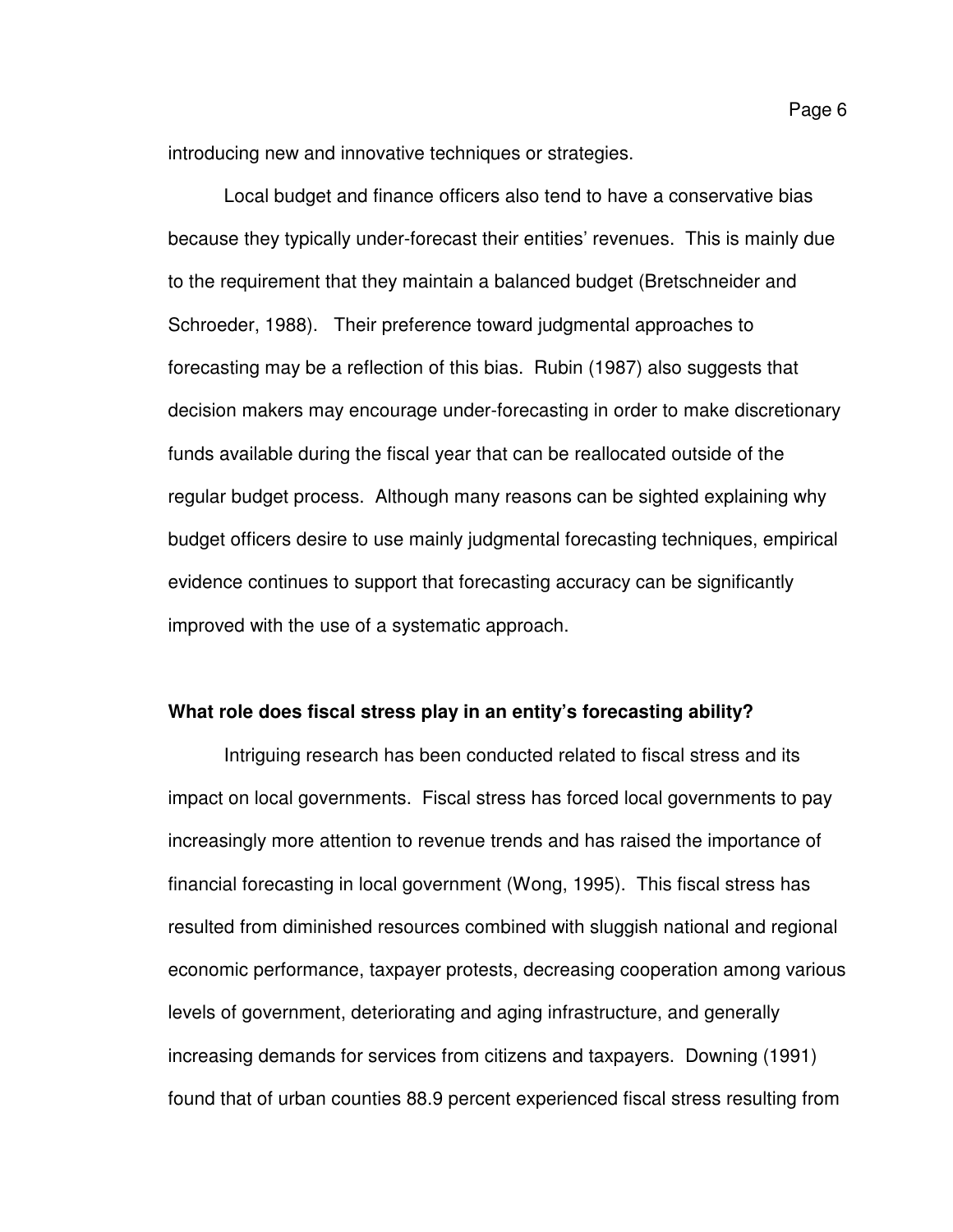increased expenditures for state-mandated programs, 96.5 percent from decreases in federal grants or other federal assistance, 63.5 percent from decreases in state grants or other state assistance, 57.9 percent from revenue constraints because of tax limitation statutes or constitutional amendments, 54.0 percent from increased expenditures for federally mandated programs, 23.0 percent from tax base deterioration because of local business or plant closings, and 15.1 percent from tax base deterioration because of county population losses. Much of this fiscal stress appears to be related to shifts in economic relationships rather than short-term fluctuations. In response to this fiscal stress, many local governments have started to develop long-range financial plans, which require objective projections of available resources and the management of available revenues with the same intensity in which expenditures are monitored (Wong, 1995).

 Local government revenue forecasting technology has tended to be less sophisticated when compared to its state and federal counterparts (Klay, 1983). Historically, local governments have generally under-forecasted revenue, making projections substantially below their true revenue constraint. This serves as a defense mechanism against revenue shortfalls and as a method of dealing with increasing costs, growing service demands, and inelastic tax bases (Bretschneider and Schroeder, 1988).

Research also suggests that forecasting and estimating budget constraints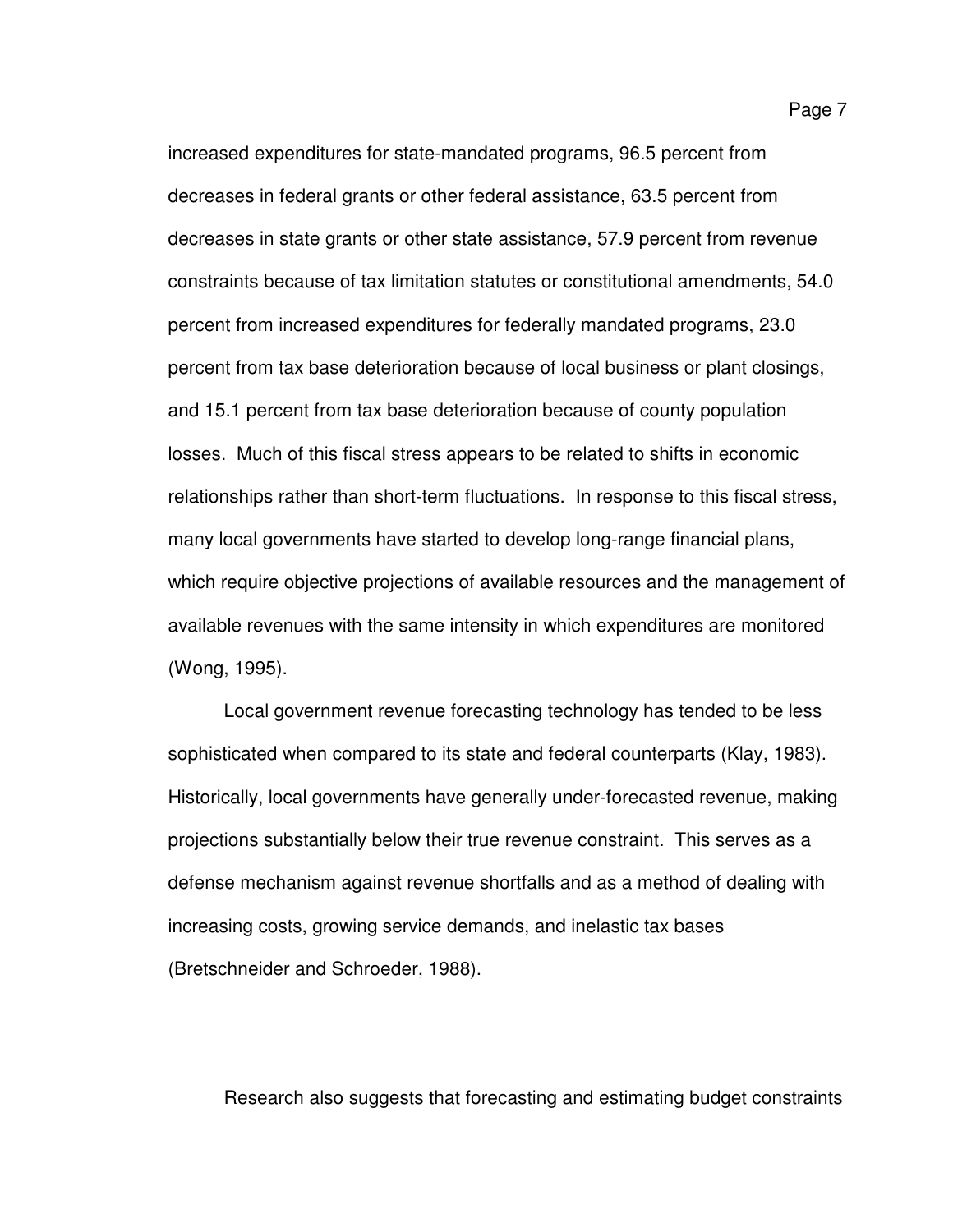has become increasingly difficult as local governments become less reliant on the predictable property tax and more dependent on economically sensitive sources such as sales taxes and user charges (Bretschneider, Bunch and Gorr, 1992). These changes may pressure local governments to adopt more sophisticated techniques, which have been successfully utilized in the private sector for over three decades (Armstrong, 1985).

Despite the mandate to maintain a balanced budget and the desire to leave political options open, the existence of some level of fiscal stress may be an incentive to budget closer to revenue constraints. If a jurisdiction is under fiscal stress, can it be generally assumed that the jurisdiction is budgeting as close to the true constraints as existing techniques will allow? (Frank and Gianakis, 1990)

 MacManus and Grothe (1989) contend that fiscal stress is an inducement to more accurate revenue forecasting. They believe that "productivity (accuracy) can be increased, even if only incrementally, in fiscally distressed jurisdictions through the use of more sophisticated forecasting personnel and techniques." Their premise appears logical, but their analysis was conducted over twelve years ago and included only fifteen counties throughout the United States, five of which were in Ohio. Does this same premise hold true for other municipal governments such as cities? Does this same premise hold true for counties in Nevada? Has the world changed in some way to invalidate this relationship? This research attempts to fill in the "gap" by applying a similar study to both city and county governments within the State of Nevada.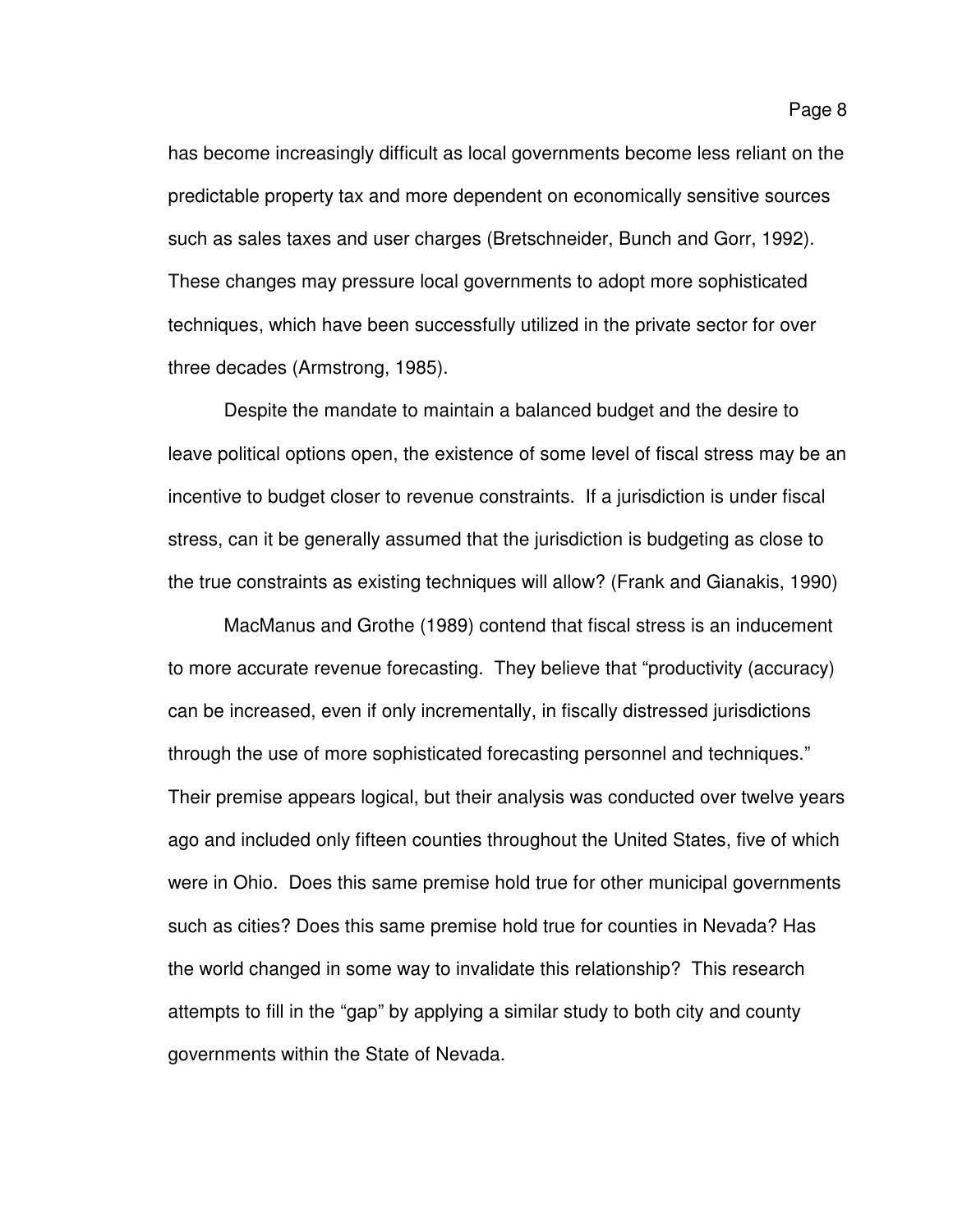# **Research Design Methodology**

While very limited research has been conducted with regard to fiscal stress and its impact on a municipality's forecasting technique, there has been no research

conducted related to the forecasting strategies adopted by Nevada local governments. This study examines the forecasting practices among Nevada municipal governments and creates a database of information for analysis purposes. A benefit of limiting the survey population to Nevada municipalities is the consistency in their tax structures.

| Local Nevada governments are           |
|----------------------------------------|
| heavily reliant on the same sources of |
| revenues with a majority being         |
| provided by sales and property taxes.  |
| Local governments have little control  |
| over their tax rates, which are mainly |
| controlled by the state and/or voter   |
| approval.                              |

In order to obtain data for this analysis, a questionnaire was sent to twenty-two budget and finance officers working in Nevada county

| Table 1. Nevada Countles and Cities |                                          |  |
|-------------------------------------|------------------------------------------|--|
| <b>County/City</b>                  | <b>Population</b><br><b>Size</b><br>1999 |  |
| Counties:                           |                                          |  |
| <b>White Pine</b>                   | 11,150                                   |  |
| Humboldt                            | 18,090                                   |  |
| Churchill                           | 25,310                                   |  |
| Nye                                 | 33,550                                   |  |
| Douglas                             | 42,590                                   |  |
| Elko                                | 50,620                                   |  |
| Washoe                              | 323,670                                  |  |
| <b>Cities:</b>                      |                                          |  |
| Fernley                             | 8,030                                    |  |
| Fallon                              | 8,280                                    |  |
| Winnemucca                          | 8,860                                    |  |
| Mesquite                            | 14,070                                   |  |
| <b>Boulder City</b>                 | 14,860                                   |  |
| Elko                                | 18,510                                   |  |
| <b>Carson City</b>                  | 52,620                                   |  |
| Sparks                              | 64,210                                   |  |
| North Las Vegas                     | 117,250                                  |  |
| Reno                                | 176,910                                  |  |
| Henderson                           | 177,030                                  |  |
| Las Vegas                           | 465,050<br>$\epsilon$ $\tau$             |  |

**Table 1. Nevada Counties and Cities** 

governments with a population that exceeded 10,000 and Nevada city Source: State of Nevada Department of Taxation

governments with a population that exceeded 5,000 as of 1999. A total of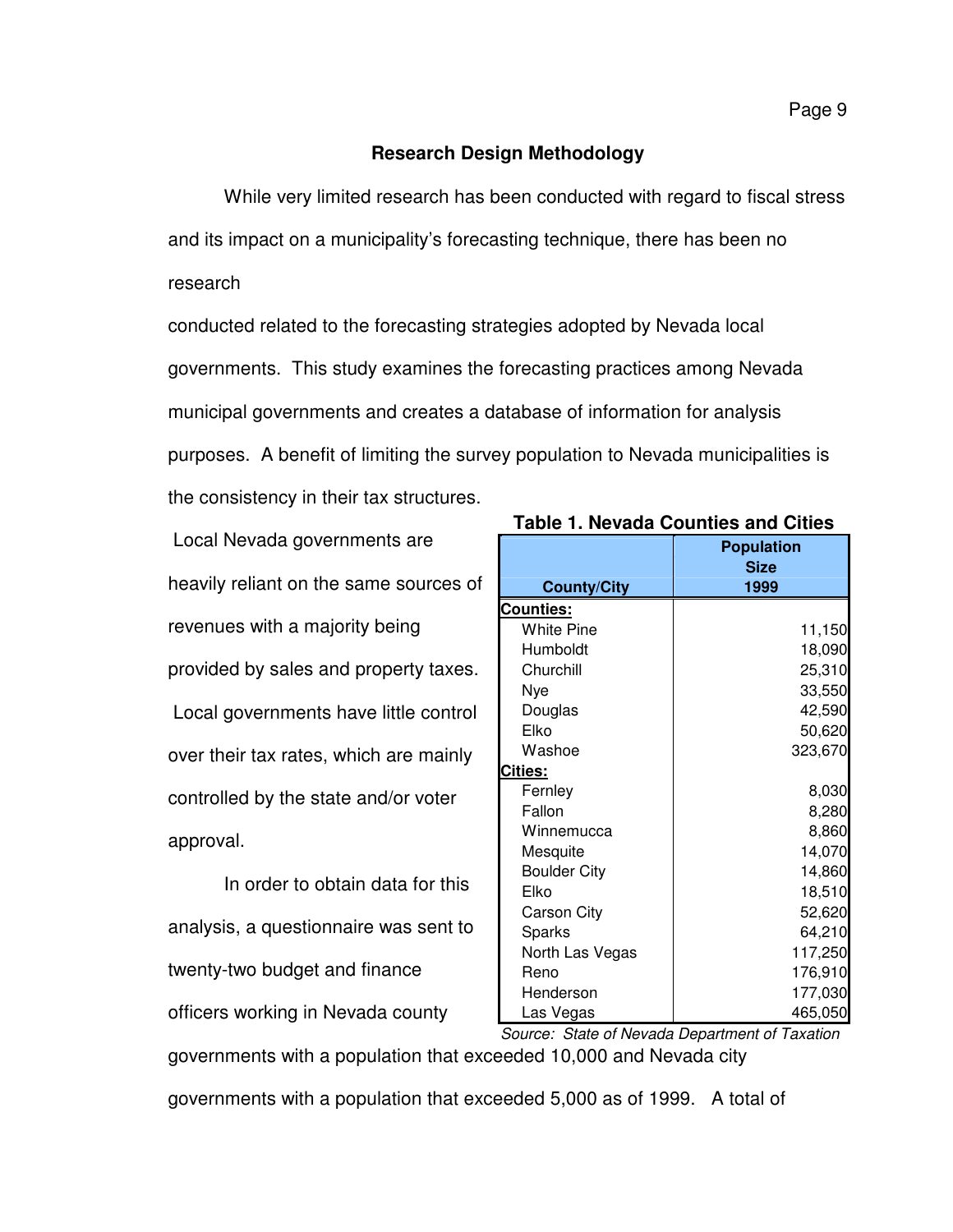The survey instrument was a sixteen question, two-page questionnaire that included a cover letter and a self-addressed, stamped envelope. A copy of the cover letter and survey are found in Appendices A and B of this document. The content of the survey was based on reviewed literature as well as a survey conducted by MacManus and Grothe in the late nineteen-eighties. The survey questions used for this research were broken down into categories designed to measure different characteristics of the forecast process. These questions and categories represent the dependent variables in this research. The main categories included: the forecast process including the timing and frequency of forecast revisions; substantive factors such as the type of forecasting model used; technological factors such as the degree to which computers were utilized; and finally personnel oriented factors such as the sophistication of the forecasting staff, their training and the involvement and use of the private sector. The study also attempted to ascertain the government's revenue forecasting accuracy levels.

A designation was made related to the forecasting methods used by governments whose fiscal conditions worsened between 1995 and 1999 and those where the conditions remained stable or improved. The fiscal condition of the municipal government was considered an independent variable for this analysis. Initially, the entity's fiscal condition was to be measured by the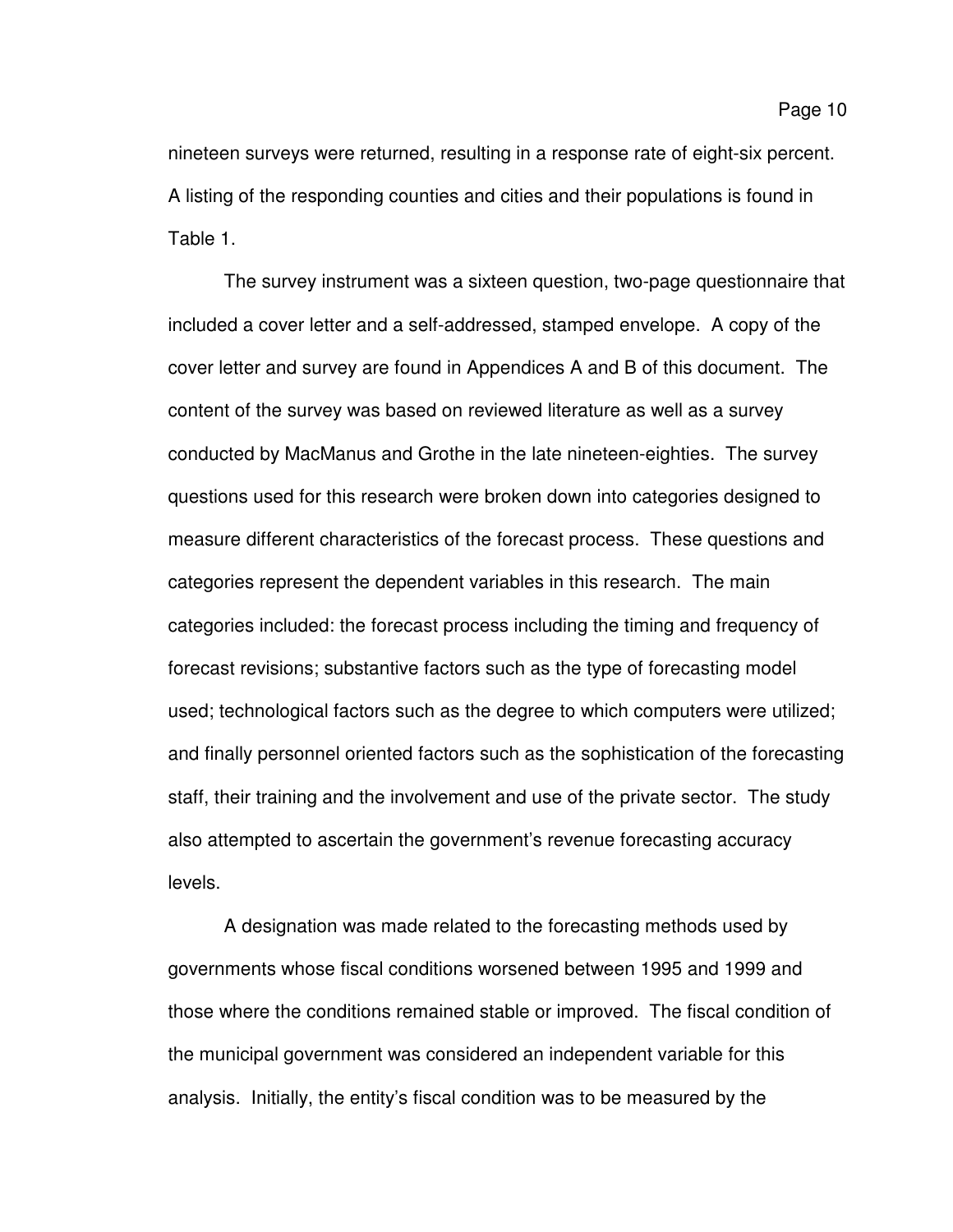organization's bond rating. This is a common barometer of fiscal health used by many researchers in literature today (Marquette, Marquette and Hinckley, 1982).

However, because of Nevada's limited population base, many of the cities and counties are small and are not typically rated by bond agencies such as

|                     | <b>Per Capita Revenue</b> |           |               | <b>Ending Fund Balance</b> |  |
|---------------------|---------------------------|-----------|---------------|----------------------------|--|
| <b>County/City</b>  | 1995<br>1999              |           | 1995          | 1999                       |  |
| <u>County:</u>      |                           |           |               |                            |  |
| <b>White Pine</b>   | \$<br>465                 | 552<br>\$ | \$<br>102,621 | \$<br>816,378              |  |
| Humboldt            | 532                       | 543       | 5,454,633     | 10,548,381                 |  |
| Churchill           | 315                       | 383       | 2,028,436     | 1,714,168                  |  |
| Nye                 | 596                       | 543       | 1,106,476     | 1,516,271                  |  |
| Douglas             | 476                       | 518       | 4,299,613     | 5,218,919                  |  |
| Elko                | 298                       | 284       | 2,502,950     | 2,543,833                  |  |
| Washoe              | 467                       | 583       | 17,828,019    | 28,896,224                 |  |
|                     |                           |           |               |                            |  |
| <u>City:</u>        |                           |           |               |                            |  |
| Fernley             | 55                        | 75        | 251,564       | 261,937                    |  |
| Fallon              | 436                       | 637       | 584,617       | 1,078,727                  |  |
| Winnemucca          | 609                       | 547       | 1,514,824     | 1,895,620                  |  |
| Mesquite            | 911                       | 695       | 1,961,845     | 7,391,440                  |  |
| <b>Boulder City</b> | 627                       | 828       | 3,547,967     | 4,322,375                  |  |
| Elko                | 536                       | 558       | 2,455,043     | 987,081                    |  |
| <b>Carson City</b>  | 583                       | 690       | 3,800,332     | 6,888,089                  |  |
| Sparks              | 480                       | 586       | 3,809,551     | 3,866,220                  |  |
| North Las Vegas     | 570                       | 566       | 6,545,128     | 7,976,755                  |  |
| Reno                | 496                       | 596       | 7,909,377     | 19,992,398                 |  |
| Henderson           | 475                       | 571       | 8,590,866     | 26,597,632                 |  |
| Las Vegas           | 499                       | 601       | 20,093,001    | 46,338,846                 |  |

**Table 2. Per Capita Revenue / Ending Fund Balances** 

Source: State of Nevada Department of Taxation

Moody's or Standard and Poors. After discussions with a bond-rating analyst, it was determined that two main criteria would be used in this research to determine if a municipality had experienced fiscal stress. The criteria included the municipality's general operating ending fund balance and their revenue per capita. Both criteria were compared and contrasted between the time period of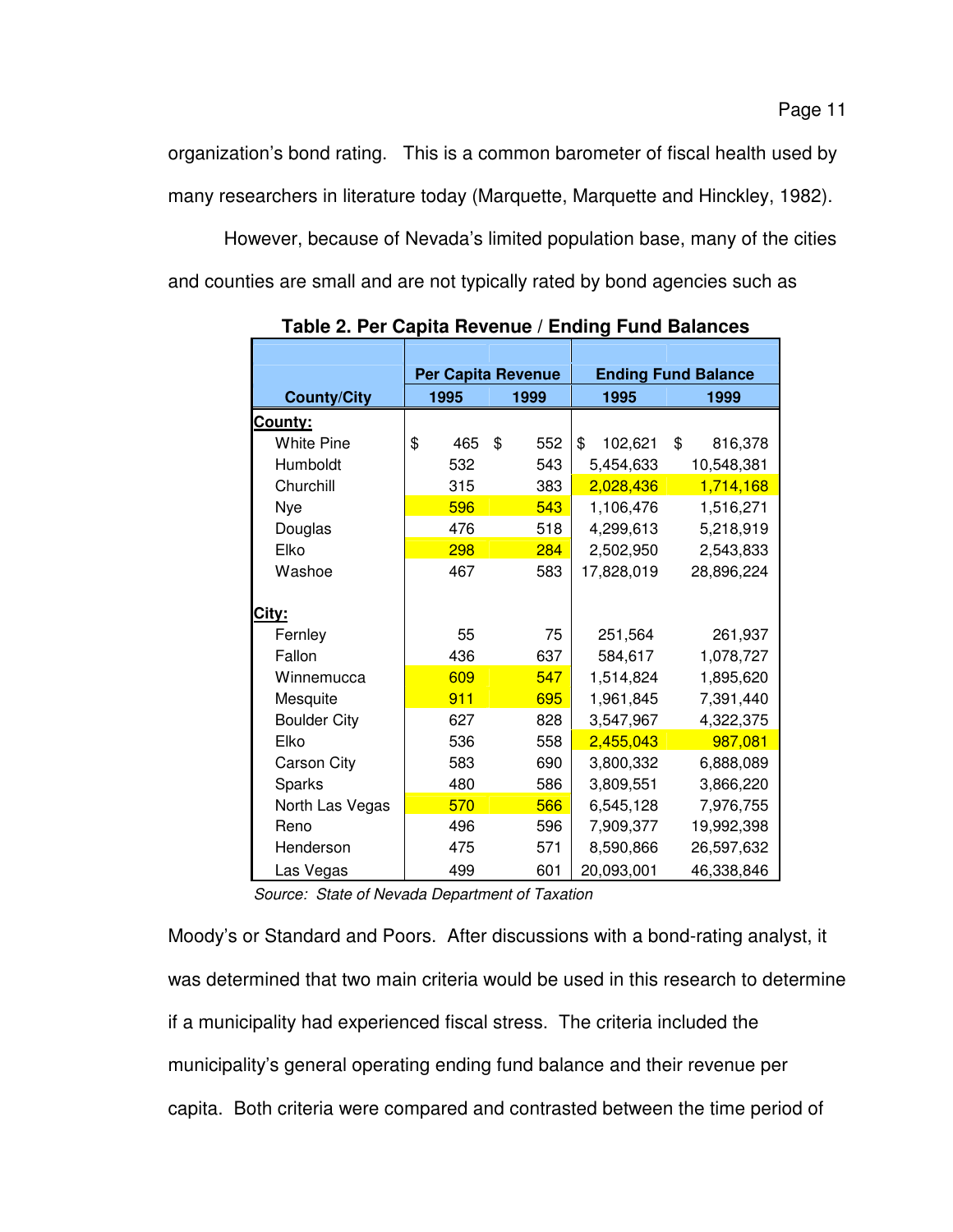1995 and 1999. If a jurisdiction received less revenue per capita in 1999 than it did in 1995, they were categorized as fiscally distressed for the purpose of this analysis. Similarly, if a government's ending fund balance decreased from 1995 to 1999, and it appeared as if they were using their reserves, they were also categorized as fiscally stressed. The reduction in fund balance may have been a result of their revenues not keeping pace with the demands for services from their citizenry. Municipalities showing a decrease in either criterion are highlighted in Table 2.

The constant battle for local governments to do more with less continues to intensify in the State of Nevada. Accurate forecasts can help minimize the negative repercussions of cutbacks in services and avoid the potentially significant end-of-year budget surpluses. I expect to find that fiscal stress has worked as a stimulant to cause local jurisdictions to improve their forecasting sophistication and techniques in the nineteen city and county governments surveyed in the State of Nevada.

## **Findings**

# **Fiscal Condition**

As depicted in Table 2, seven of the nineteen, or thirty-seven percent of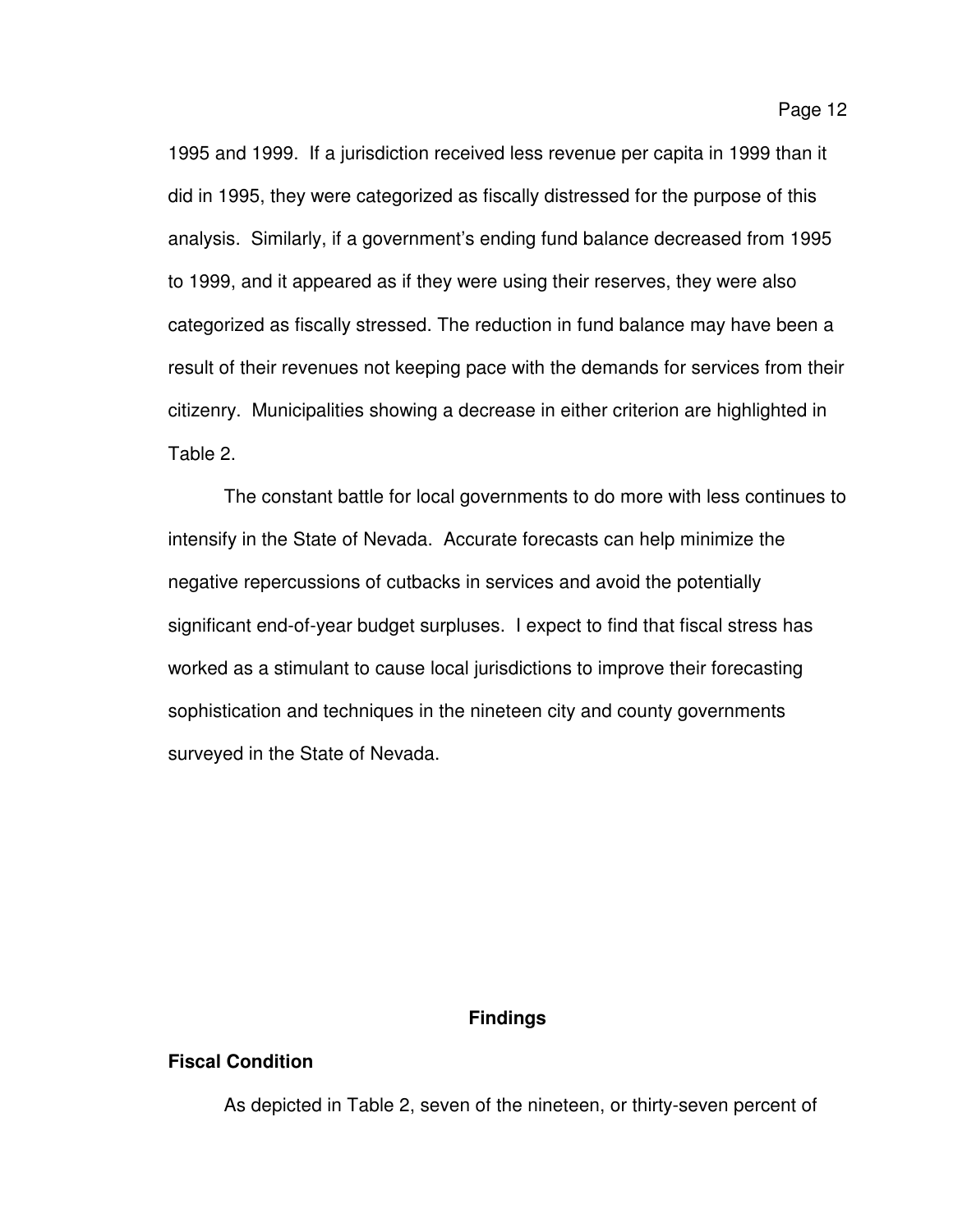the cities and counties surveyed, showed signs of fiscal stress. These municipalities experienced a decline in their per capita revenue or a decrease in their ending fund balance between 1995 and 1999. This group included three counties and four cities throughout the state. Some of the fiscally stressed geographical areas of Nevada are heavily reliant on mining, an industry that has experienced difficulties in recent years. Some mines have closed their operations in these areas, which has caused a loss in property tax dollars and sales taxes, and resulted in a loss of job opportunities for residents in the affected areas. The remaining twelve entities showed growth in both their revenue per capita as well as ending fund balance reserves. Many of the southern jurisdictions appeared to have done well during the time period analyzed, products of the continued strong growth in the Las Vegas metropolitan area. The only notable exceptions appeared to be North Las Vegas and Mesquite, both losing some ground in their revenue per capita. In these areas, it appears growth may be outpacing revenue increases, which can cause fiscal stress and a dilution in the quality of services provided.

#### **Forecasting Techniques**

The results in Table 3 generally confirm my hypothesis that cities and counties experiencing fiscal stress have increased their forecasting sophistication.

|                              |                        | <b>Fiscal Condition 1995-1999</b> |                     |  |
|------------------------------|------------------------|-----------------------------------|---------------------|--|
|                              | <b>Percent of</b>      |                                   | <b>Stayed Same/</b> |  |
|                              | <b>All Respondents</b> | Worsened                          | <b>Improved</b>     |  |
| <b>Activity</b>              | $(n=19)$               | $(n=7)$                           | $(n=12)$            |  |
| <b>Forecast Process</b>      |                        |                                   |                     |  |
| <b>Timing of Forecast</b>    |                        |                                   |                     |  |
| Before budget process begins | 16%                    | 0%                                | 25%                 |  |

**Table 3. Forecast Process Responses**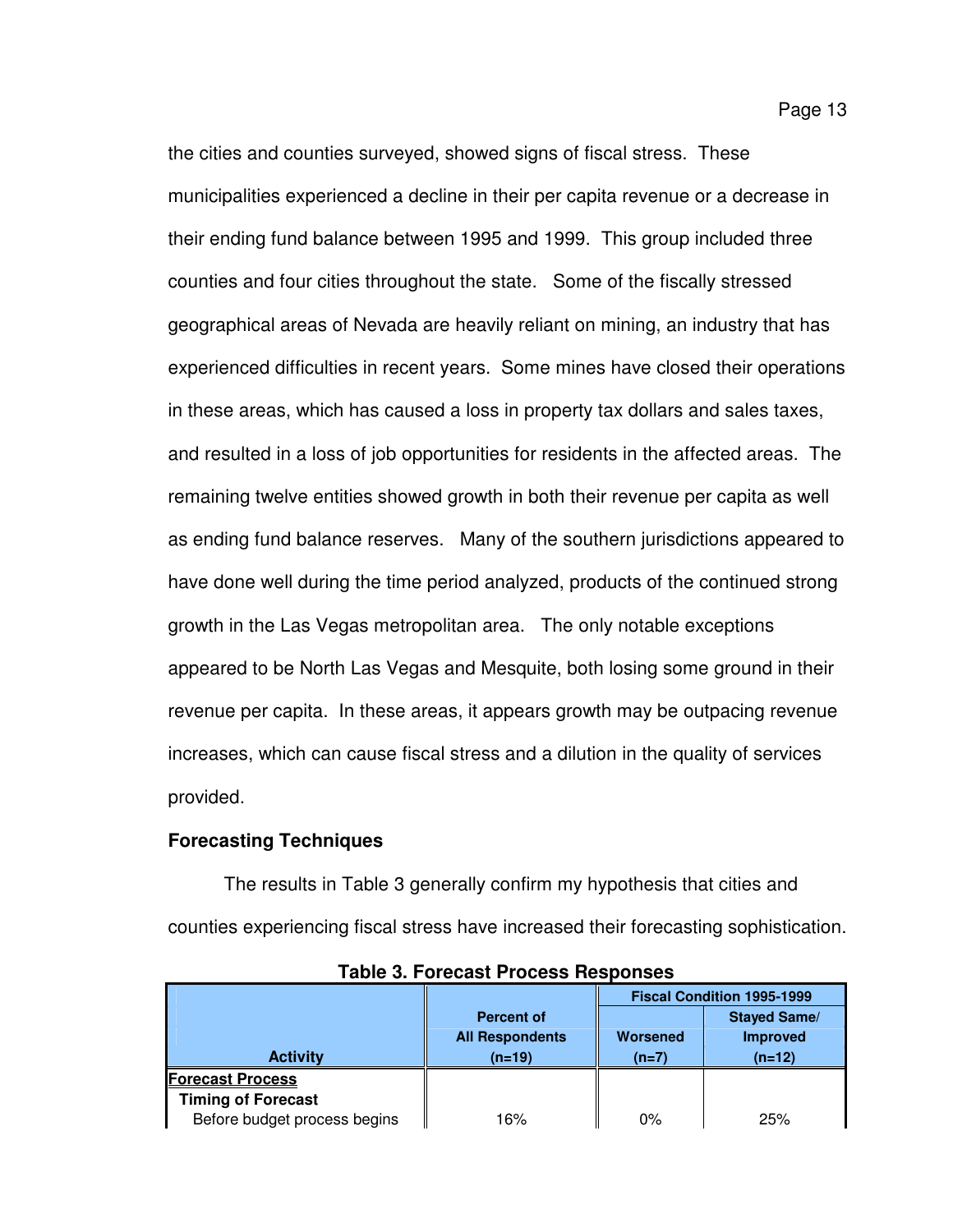| During budget process<br><b>Both</b>   | 10%<br>74% | $0\%$<br>100% | 17%<br>58% |
|----------------------------------------|------------|---------------|------------|
|                                        |            |               |            |
| <b>Time Frame of Forecast</b>          |            |               |            |
| Annual                                 | 42%        | 29%           | 50%        |
| Multiyear                              | 16%        | 14%           | 17%        |
| <b>Both</b>                            | 42%        | 57%           | 33%        |
|                                        |            |               |            |
| Frequency of Forecast Revisions        |            |               |            |
| Monthly                                | $0\%$      | $0\%$         | $0\%$      |
| Quarterly                              | 16%        | $0\%$         | 25%        |
| Trimester or midterm                   | 5%         | $0\%$         | 8%         |
| As needed                              | 74%        | 100%          | 59%        |
| Other                                  | 5%         | $0\%$         | 8%         |
|                                        |            |               |            |
| <b>Formalization of Revision Cycle</b> |            |               |            |
| Regularized                            | 11%        | $0\%$         | 17%        |
| As needed                              | 47%        | 57%           | 42%        |
| <b>Both</b>                            | 42%        | 43%           | 41%        |

Research has shown that forecast accuracy can be improved by changing different characteristics of the forecasting process. These characteristics can include the timing of the forecast, the time frame of the forecast, frequency of forecast revisions, and formalization of the revision cycle.

The timing of the forecast can be very important. Many jurisdictions will update their forecast prior to beginning the budget process and set allocation targets based on this estimate. However, even during the budget process, revisions may need to be made to the forecast to ensure its up-to-the-date accuracy. The state of Nevada releases its estimates of various revenue streams including sales and property taxes in February (Tentative) and March (Final) of each year for the ensuing fiscal year. If a jurisdiction does not adjust its forecast to incorporate these estimates, they risk a lower accuracy rate. Economic conditions can also change during the budget cycle, and this can sometimes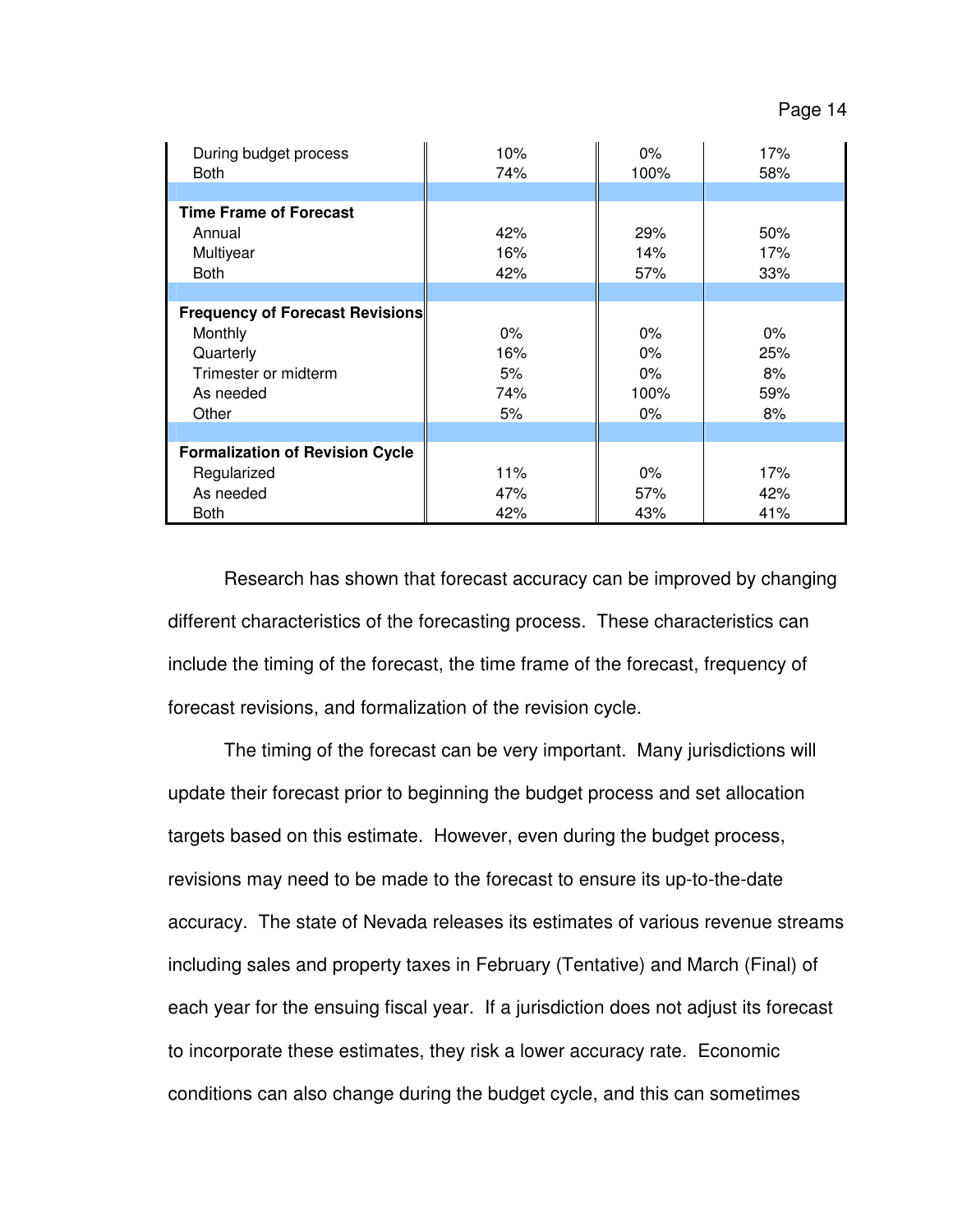necessitate an adjustment to the forecast.

 Fiscally stressed jurisdictions were almost twice as likely (100 percent versus 58 percent) to prepare revenue estimates both before the formal budget process begins and during the process reflecting a desire to improve accuracy. These same municipalities were also more likely to look at both an annual and multiyear (57 percent versus 33 percent) timeframe. This could indicate the desire for better long range planning, which could be necessitated by limited resources and increased pressure on the governmental entity.

Fiscally healthier cities and counties appeared to have a slightly more routine frequency of forecast revisions, with one-fourth reporting quarterly updates. In contrast, fiscally stressed entities all (100 percent) reported updating their forecasts on an as needed basis, which could reflect a less routine, more aggressive adaptation to their surroundings. In my experience, forecast updates on an "as needed" basis can occur even more frequently than systematic updates, precipitated by economic changes, interest rate variations, or market fluctuations. Their formalization of the revision cycle also tended to be more on an as needed basis (57 percent) than fiscally healthier cities and counties (42 percent).

 Overall, the forecasting techniques survey results appear to support the hypothesis, that fiscally stressed governments forecast more often during their budget process, are more likely to engage in multiyear forecasting, and may be more adaptive to updating their forecasts during the year than more fiscally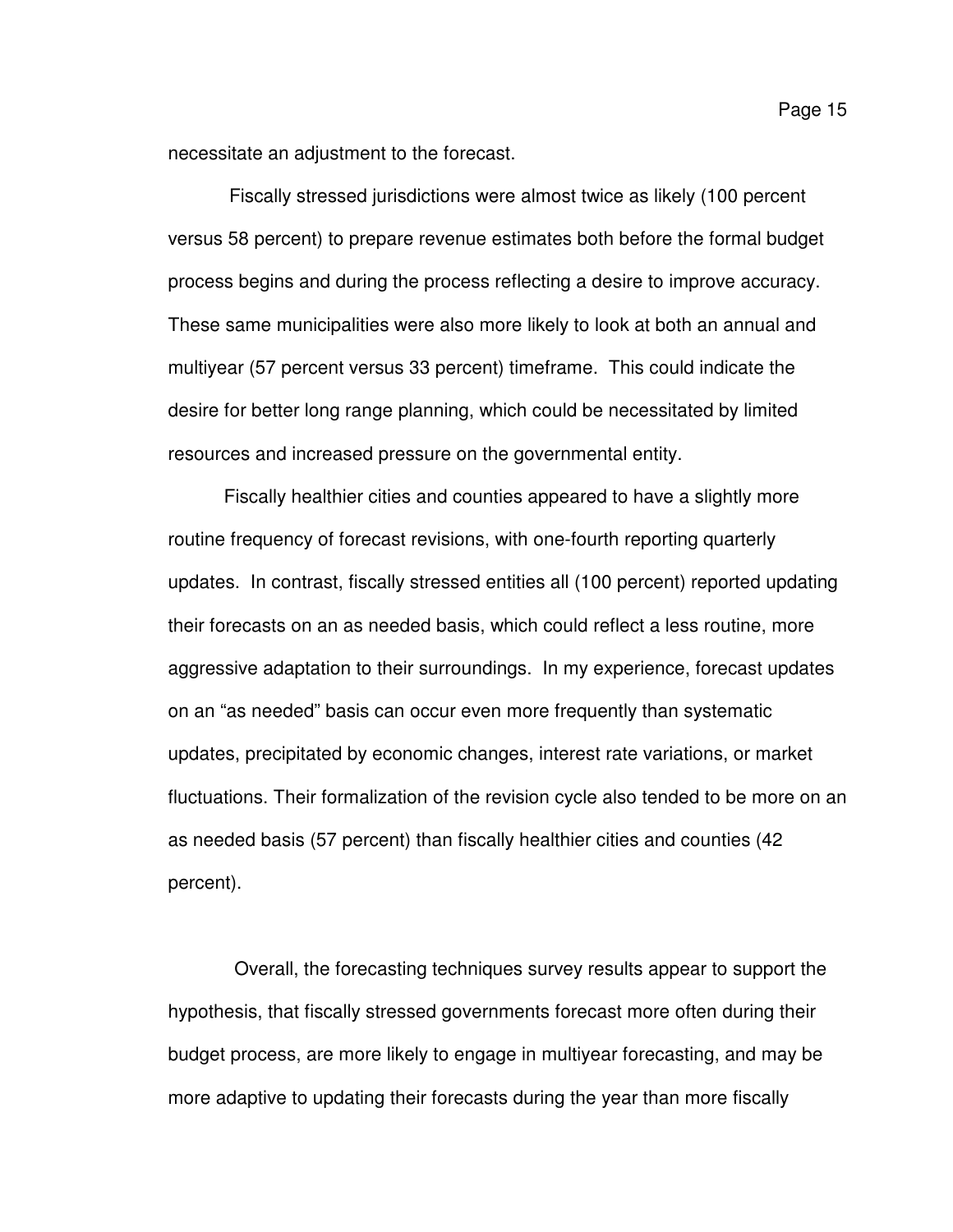Page 16

healthy cities and counties.

# **Substantive Factors**

Fiscal stress also appears to influence the sophistication of the model

cities and counties use in forecasting their revenues as depicted in Table 4. In

fiscally stressed jurisdictions, the entities typically utilized more complex models.

|                                               |                        | <b>Fiscal Condition 1995-1999</b> |                     |
|-----------------------------------------------|------------------------|-----------------------------------|---------------------|
|                                               | <b>Percent of</b>      |                                   | <b>Stayed Same/</b> |
|                                               | <b>All Respondents</b> | <b>Worsened</b>                   | <b>Improved</b>     |
| <b>Activity</b>                               | $(n=19)$               | $(n=7)$                           | $(n=12)$            |
| <b>Substantive</b>                            |                        |                                   |                     |
| <b>Type of Forecast Model</b>                 |                        |                                   |                     |
| (multiple responses possible)                 |                        |                                   |                     |
| Qualitative (judgmental, expert,              | 74%                    | 71%                               | 75%                 |
| consensus)                                    |                        |                                   |                     |
| <b>Trend Analysis</b>                         | 68%                    | 71%                               | 67%                 |
| Time Series (moving averages)                 | 26%                    | 57%                               | 8%                  |
| Regression (uni/multi-variate)                | $0\%$                  | 0%                                | $0\%$               |
| Regression (econometric)                      | 0%                     | $0\%$                             | $0\%$               |
|                                               |                        |                                   |                     |
| <b>Source of Models</b>                       |                        |                                   |                     |
| Developed in-house                            | 68%                    | 43%                               | 82%                 |
| Developed externally (consultants)            | 11%                    | 14%                               | 9%                  |
| <b>Both</b>                                   | 21%                    | 43%                               | 9%                  |
|                                               |                        |                                   |                     |
| <b>Model Revisions in Past Three</b><br>Years |                        |                                   |                     |
| Yes                                           | 58%                    | 71%                               | 50%                 |
|                                               |                        |                                   |                     |
| No                                            | 42%                    | 29%                               | 50%                 |

**Table 4. Substantive Responses** 

For example, 57 percent of distressed cities and counties used a time series model (moving averages, exponential smoothing), versus only 8 percent of fiscally healthy jurisdictions. It is interesting to note that no survey respondents used regression analysis. This is in contrast to prior research of jurisdictions in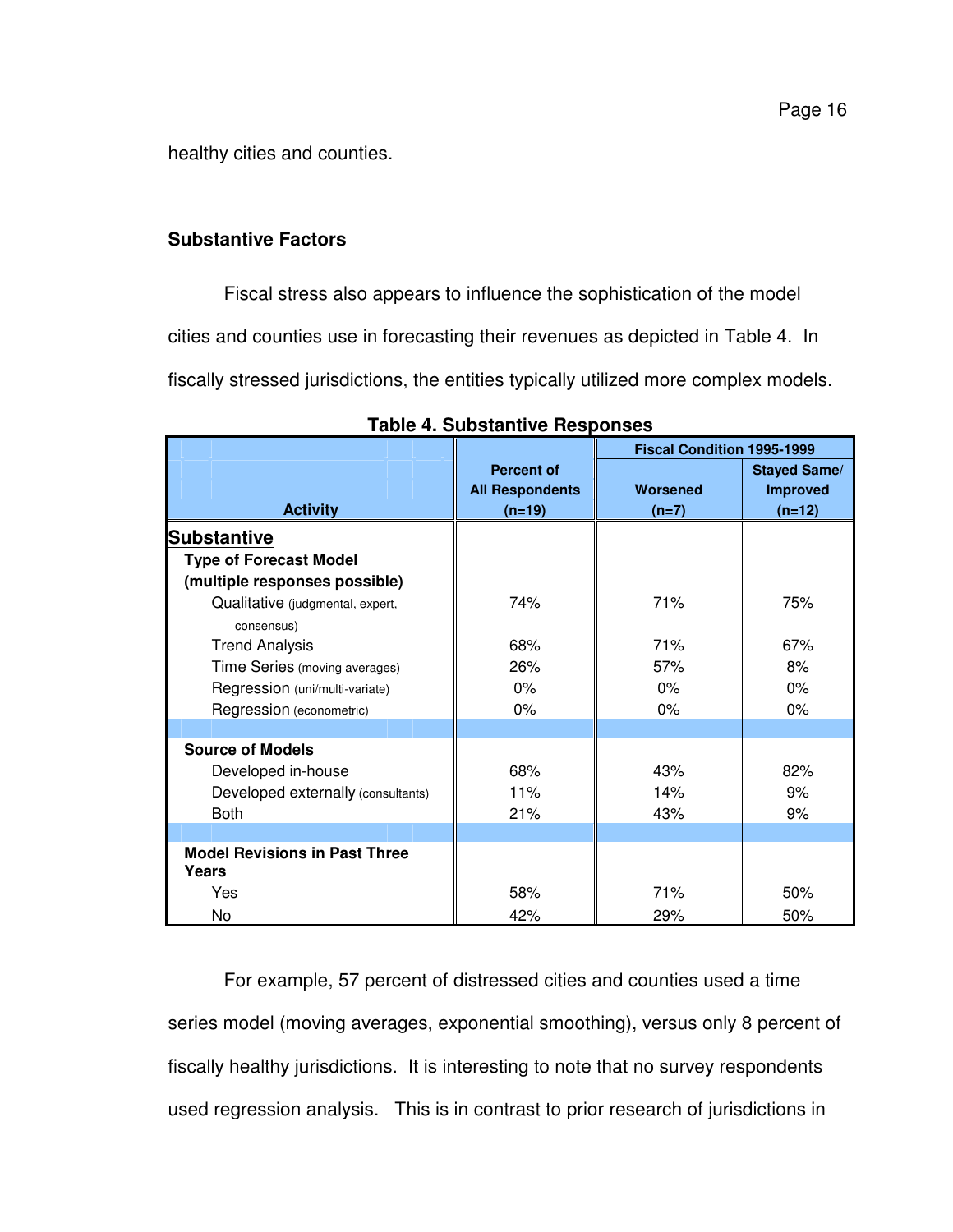other states that showed regression analysis was more readily utilized. Perhaps, with Nevada's unusually small population and government size, their overall sophistication has not yet advanced to the level of integrating regression techniques into their forecasting models.

Fiscally stressed jurisdictions were also more likely to rely at least partially on external expertise in developing their models, 43 percent for fiscally stressed versus 9 percent for fiscally healthy. Perhaps fiscally stressed municipalities have attempted to improve accuracy by relying on external assistance from consultants and subject matter experts. The need to improve their models also appeared to be more important to fiscally stressed entities with 71 percent responding that their forecasting models have been revised in the past three years, as contrasted with only 50 percent of healthy jurisdictions revising their models during the same time frame.

# **Technology**

As would be expected, fiscally stressed cities and counties were more likely than healthier jurisdictions to have used computers longer in their forecasting with 42 percent using them five or more years, versus only 33 percent for healthier jurisdictions. However, an unexpected finding was that 29 percent (two of seven) of fiscally challenged municipalities did not use computers at all in their forecasting process as depicted in Table 5. This is a surprising phenomenon, in light of the relatively low cost of computers as well as the versatility of available software.

#### **Table 5. Technology**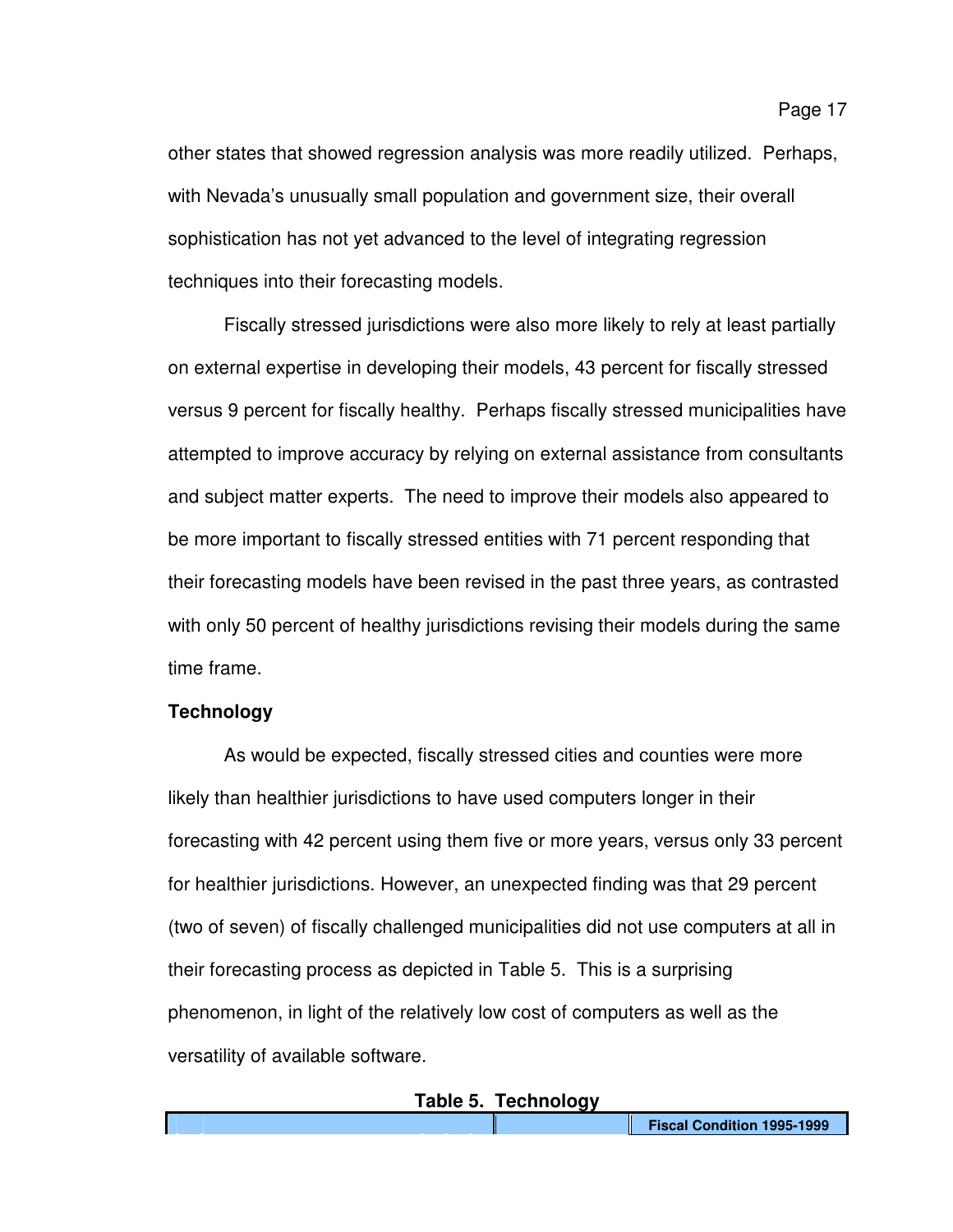Page 18

|                                         | <b>Percent of</b><br><b>All Respondents</b> | <b>Worsened</b> | <b>Stayed Same/</b><br><b>Improved</b> |
|-----------------------------------------|---------------------------------------------|-----------------|----------------------------------------|
| <b>Activity</b>                         | $(n=19)$                                    | $(n=7)$         | $(n=12)$                               |
| <b>Technology</b>                       |                                             |                 |                                        |
| Use of Computers in Revenue Forecasting |                                             |                 |                                        |
| Yes                                     | 89%                                         | 71%             | 100%                                   |
| No                                      | 11%                                         | 29%             | $0\%$                                  |
|                                         |                                             |                 |                                        |
| <b>Length of Time Computers Used</b>    |                                             |                 |                                        |
| 1 year or less                          | 11%                                         | 0%              | 17%                                    |
| 2-4 years                               | 41%                                         | 29%             | 50%                                    |
| 5 or more years                         | 37%                                         | 42%             | 33%                                    |
| Computers are not used in forecasting   | 11%                                         | 29%             | $0\%$                                  |

# **Personnel**

Fiscally stressed cities and counties appeared to have a slightly smaller forecasting staff with 71 percent having two or less people versus 50 percent in fiscally healthier jurisdictions. This may be more a function of the size of the entity versus the importance of the task. Many of the fiscally stressed jurisdictions were smaller in population and government size and this may be more likely to explain why their forecasting staff was smaller than other jurisdictions. The background diversity as presented in Table 6 appeared to be a little greater in fiscally challenged jurisdictions with all background areas being represented. Perhaps this represents a desire of the government to acquire staff with a varied background and well-rounded experience levels. The distribution of forecasts shows all fiscally stressed jurisdictions sharing forecast projections with the Chief Executive Official, versus only 58 percent of fiscally healthy jurisdictions.

| Table 6. Personnel |                                   |
|--------------------|-----------------------------------|
|                    | <b>Fiscal Condition 1995-1999</b> |
| <b>Percent of</b>  | <b>Staved Same/</b>               |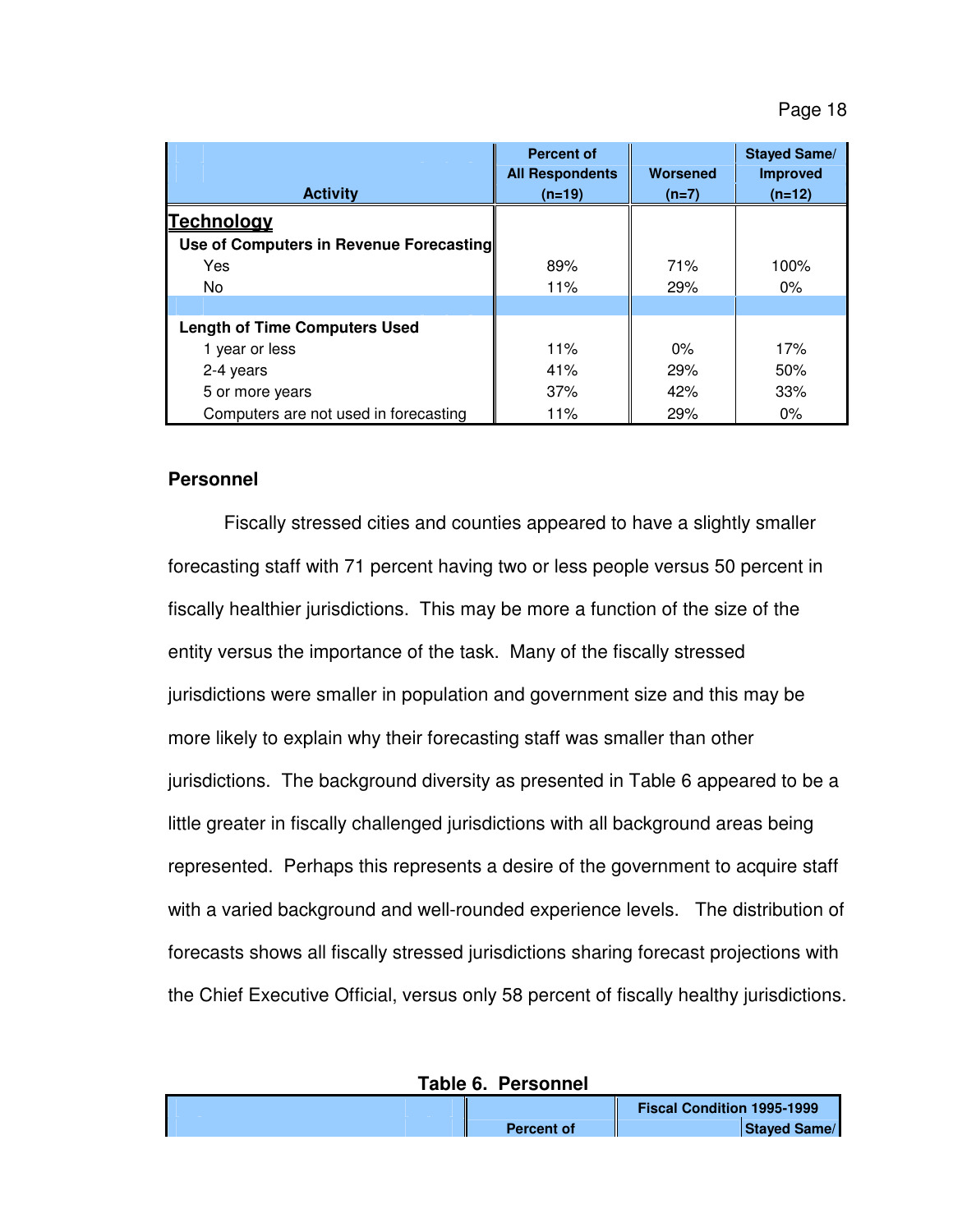| <b>Activity</b>                              | <b>All Respondents</b><br>$(n=19)$ | <b>Worsened</b><br>$(n=7)$ | <b>Improved</b><br>$(n=12)$ |
|----------------------------------------------|------------------------------------|----------------------------|-----------------------------|
| <b>Personnel</b>                             |                                    |                            |                             |
| <b>Number of forecasting staff</b>           |                                    |                            |                             |
| 2 or less                                    | 58%                                | 71%                        | 50%                         |
| 3-4 staff                                    | 32%                                | 29%                        | 33%                         |
| 5 or more staff                              | 10%                                | 0%                         | 17%                         |
|                                              |                                    |                            |                             |
| <b>Diversity of Forecasters' Backgrounds</b> |                                    |                            |                             |
| (multiple responses possible)                |                                    |                            |                             |
| Economics                                    | 5%                                 | 14%                        | 0%                          |
| Accounting                                   | 68%                                | 71%                        | 67%                         |
| <b>Public Administration/business</b>        | 32%                                | 29%                        | 33%                         |
| Finance                                      | 42%                                | 29%                        | 50%                         |
|                                              |                                    |                            |                             |
| <b>Distribution of Forecasts</b>             |                                    |                            |                             |
| (multiple responses possible)                |                                    |                            |                             |
| Chief executive official                     | 74%                                | 100%                       | 58%                         |
| Board/Council/Legislative officials          | 74%                                | 71%                        | 75%                         |
| <b>Budget officer</b>                        | 42%                                | 43%                        | 42%                         |
| Finance officer                              | 42%                                | 43%                        | 42%                         |
| Treasurer                                    | 5%                                 | $0\%$                      | 8%                          |
| Controller                                   | 11%                                | 0%                         | 17%                         |
| Departments/divisions                        | 32%                                | 0%                         | 50%                         |
| Other local governments                      | 11%                                | $0\%$                      | 17%                         |
| <b>Private Sector</b>                        | 0%                                 | $0\%$                      | 0%                          |
|                                              |                                    |                            |                             |
| <b>Private Sector Consulted</b>              |                                    |                            |                             |
| Yes                                          | 47%                                | 43%                        | 50%                         |
| <b>No</b>                                    | 53%                                | 57%                        | 50%                         |
|                                              |                                    |                            |                             |
| <b>Type of Private Sector Consulted</b>      |                                    |                            |                             |
| (multiple responses possible)                |                                    |                            |                             |
| <b>Bankers</b>                               | 11%                                | 0%                         | 17%                         |
| <b>Financial Advisors/Bond Counsel</b>       | 56%                                | 67%                        | 50%                         |
| Investors                                    | 0%                                 | 0%                         | 0%                          |
| Other                                        | 56%                                | 33%                        | 67%                         |

 Typically a higher circulation of revenue forecasts among government officials in distressed jurisdictions may represent an attempt to minimize the political fallout that could result from potential budget cuts. In other words, the executive management (CEO) is well aware of projections ahead of time, thus avoiding "surprises" later on. Fiscally healthy jurisdictions appeared to have a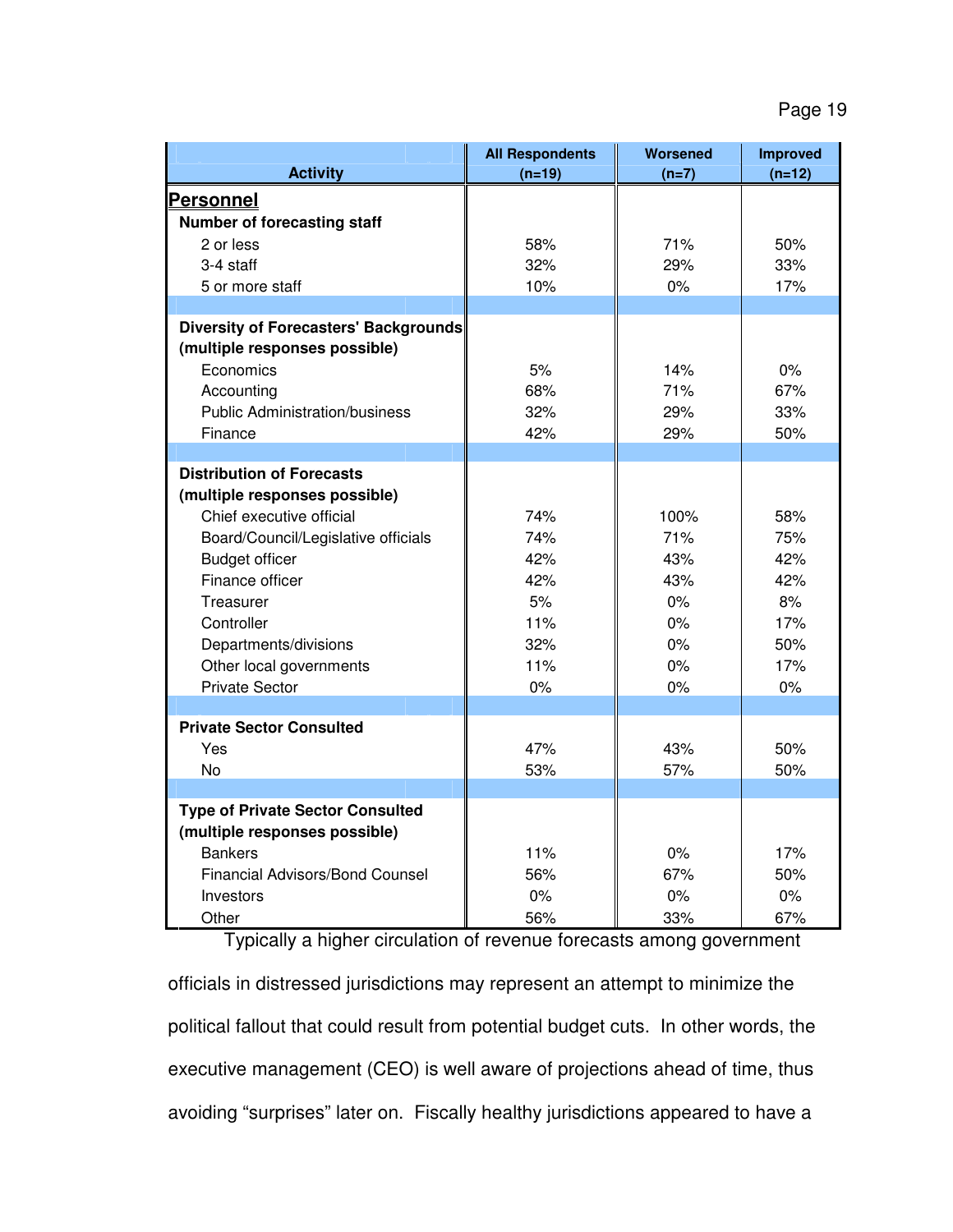more diverse distribution. However, this again could be more of an indicator of their larger size of government, with more employment categories than the smaller fiscally challenged municipalities.

# **Accuracy**

Forecasting accuracy also appeared to have improved in fiscally challenged cities and counties. As depicted in Table 7, over 86 percent of fiscally stressed jurisdictions reported improving their accuracy in the past three years versus only 67 percent in fiscally healthy municipalities. This indicates that many of their process improvements may have been successful and positively impacted their accuracy levels.

|                                             |                        | <b>Fiscal Condition 1995-1999</b> |                     |  |
|---------------------------------------------|------------------------|-----------------------------------|---------------------|--|
|                                             | <b>Percent of</b>      |                                   | <b>Stayed Same/</b> |  |
|                                             | <b>All Respondents</b> | <b>Worsened</b>                   | <b>Improved</b>     |  |
| <b>Activity</b>                             | $(n=19)$               | $(n=7)$                           | $(n=12)$            |  |
| <b>Accuracy of Forecasts</b>                |                        |                                   |                     |  |
| Improved Accuracy in Past Three Years       |                        |                                   |                     |  |
| Yes                                         | 74%                    | 86%                               | 67%                 |  |
| No                                          | 26%                    | 14%                               | 33%                 |  |
|                                             |                        |                                   |                     |  |
| <b>Estimated level of forecast accuracy</b> |                        |                                   |                     |  |
| Below 90 percent                            | 11%                    | $0\%$                             | 16%                 |  |
| 90 to 94 percent                            | 47%                    | 57%                               | 42%                 |  |
| 95 percent or better                        | 42%                    | 43%                               | 42%                 |  |

**Table 7. Accuracy** 

The estimated forecast accuracy is also higher in fiscally stressed jurisdictions. All fiscally distressed cities and counties reported accuracy of 90 percent and above, versus only 84 percent of fiscally healthy jurisdictions. Again, it appears the pressure on forecasters for accuracy in fiscally challenged areas is working and resulting in slightly better forecasts.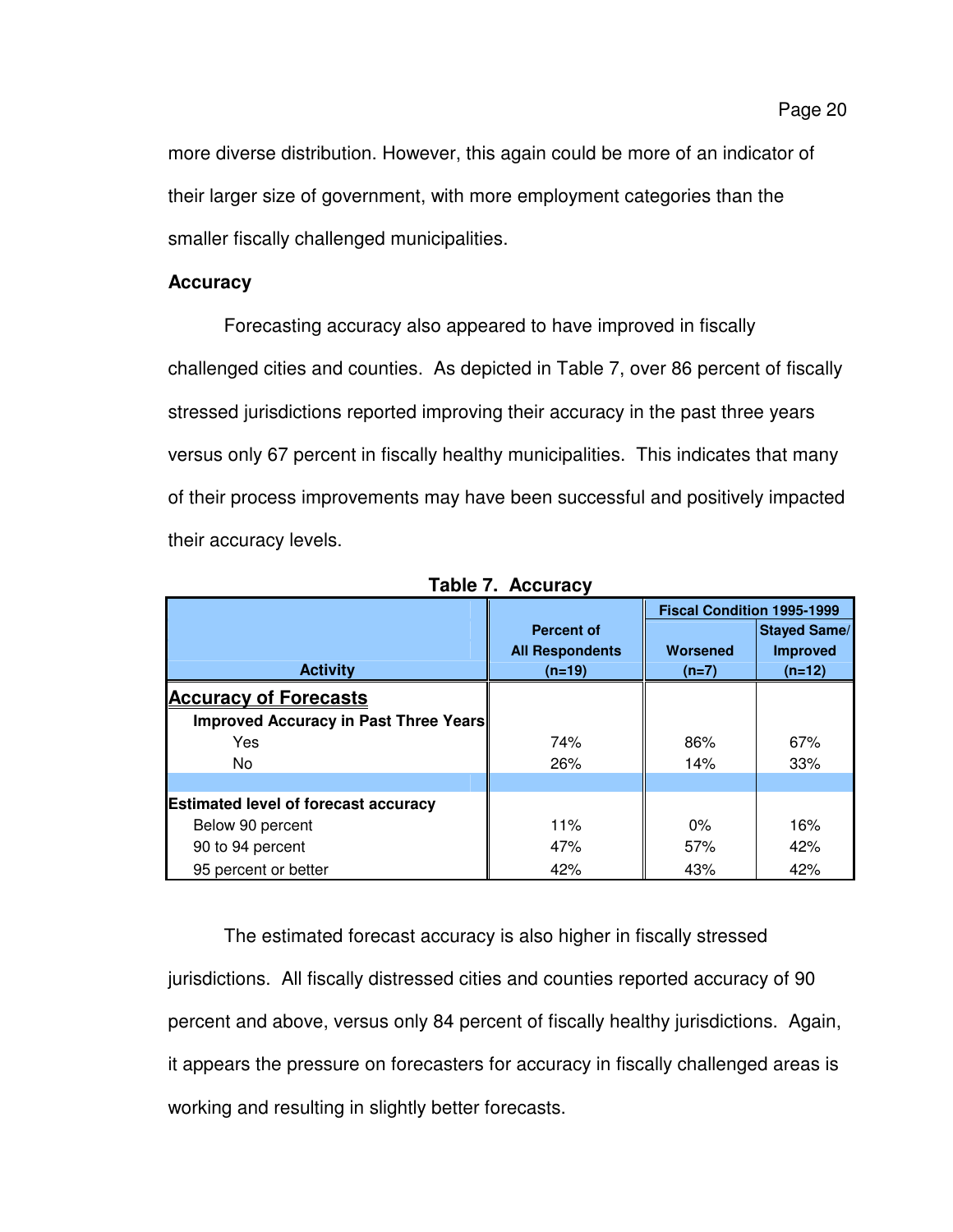## **Conclusion**

 Revenue forecasting is one of the most critical and often difficult tasks in governmental budgeting. This research has shown that fiscal stress can be a stimulant to improving the forecasting process and techniques within an organization. Through the use of survey data from nineteen of the largest cities and counties in the state of Nevada, this research shows that fiscally stressed cities and counties are more likely to:

- 1. Compile their revenue forecasts before and also during the budget process
- 2. Forecast looking at a multiyear timeframe
- 3. Update their forecasts continually, on an as needed basis
- 4. Use more sophisticated forecasting techniques and models
- 5. Use externally developed forecasting models
- 6. Have revised their forecasting model within the past three years
- 7. Have used computers longer in their forecasting process
- 8. Circulate forecasts to high-level officials within the organization
- 9. Have improved their accuracy in the past three years
- 10. Have a slightly higher level of forecast accuracy

 In summary, fiscally stressed cities and counties appear to be more advanced in the forecasting process, substantive areas, technology, and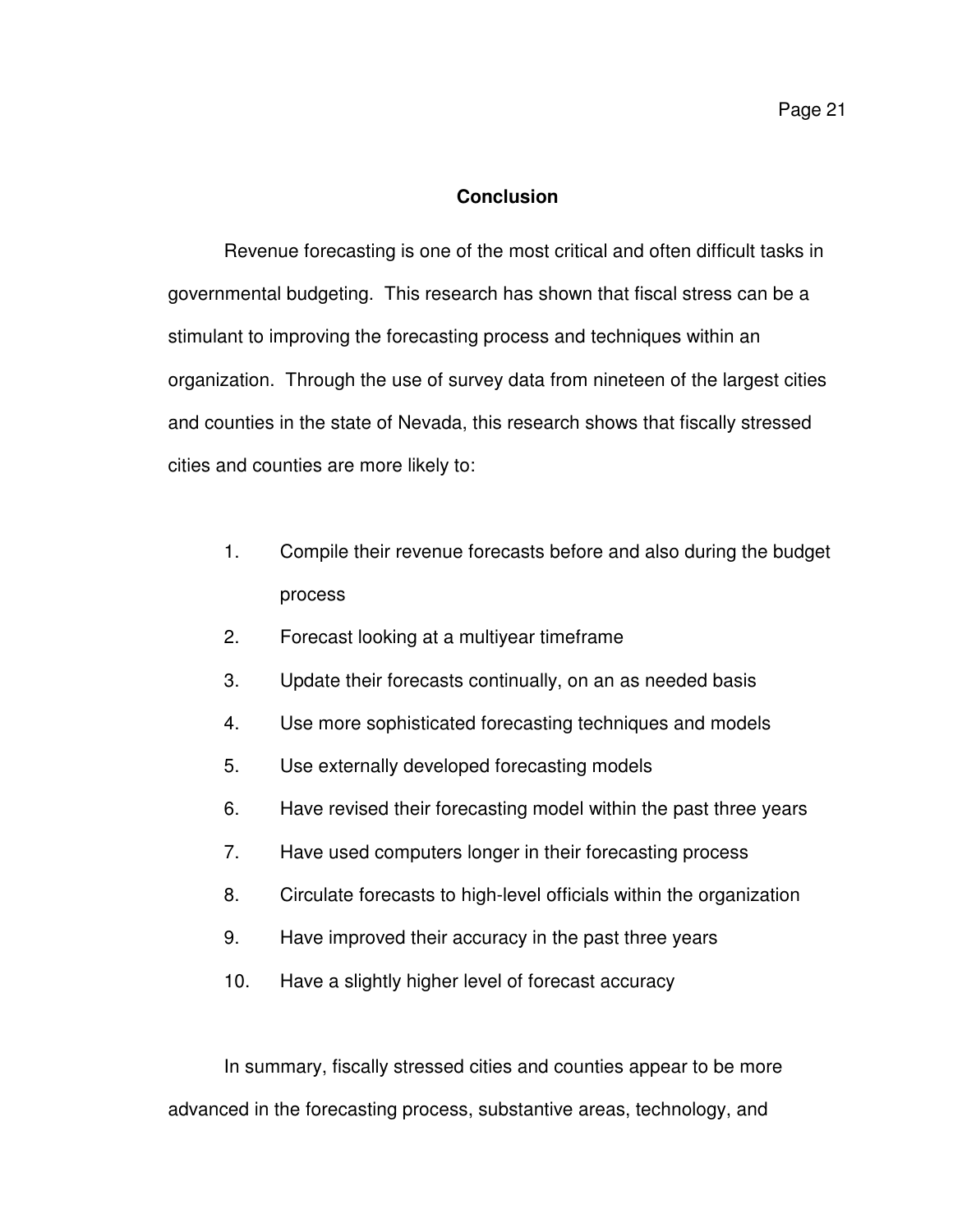personnel aspects of revenue forecasting than fiscally healthy jurisdictions. How about other states? Is this a consistent phenomenon? This research could be expanded to include other western states such as Arizona, California or Utah. Another interesting variation would be to look at cities and counties individually to see if both types of governments adapt to fiscal stress in the same way. Regardless of what type of future research is conducted, one question remains. Wouldn't it be a benefit for all organizations to strive to improve their forecasting process as if their fiscal health depended upon it?

# **References**

Agostini, S.J., Searching for a Better Forecast: San Francisco's Revenue

Forecasting Model, Government Finance Review, 1991, 7, 13-16.

Armstrong, J.S., Long-Range Forecasting: From Crystal Ball to Computer (2<sup>nd</sup> Edition), 1985, New York: Wiley.

Ascher, W. Forecasting: An Appraisal for Policy-Makers and Planners, 1978,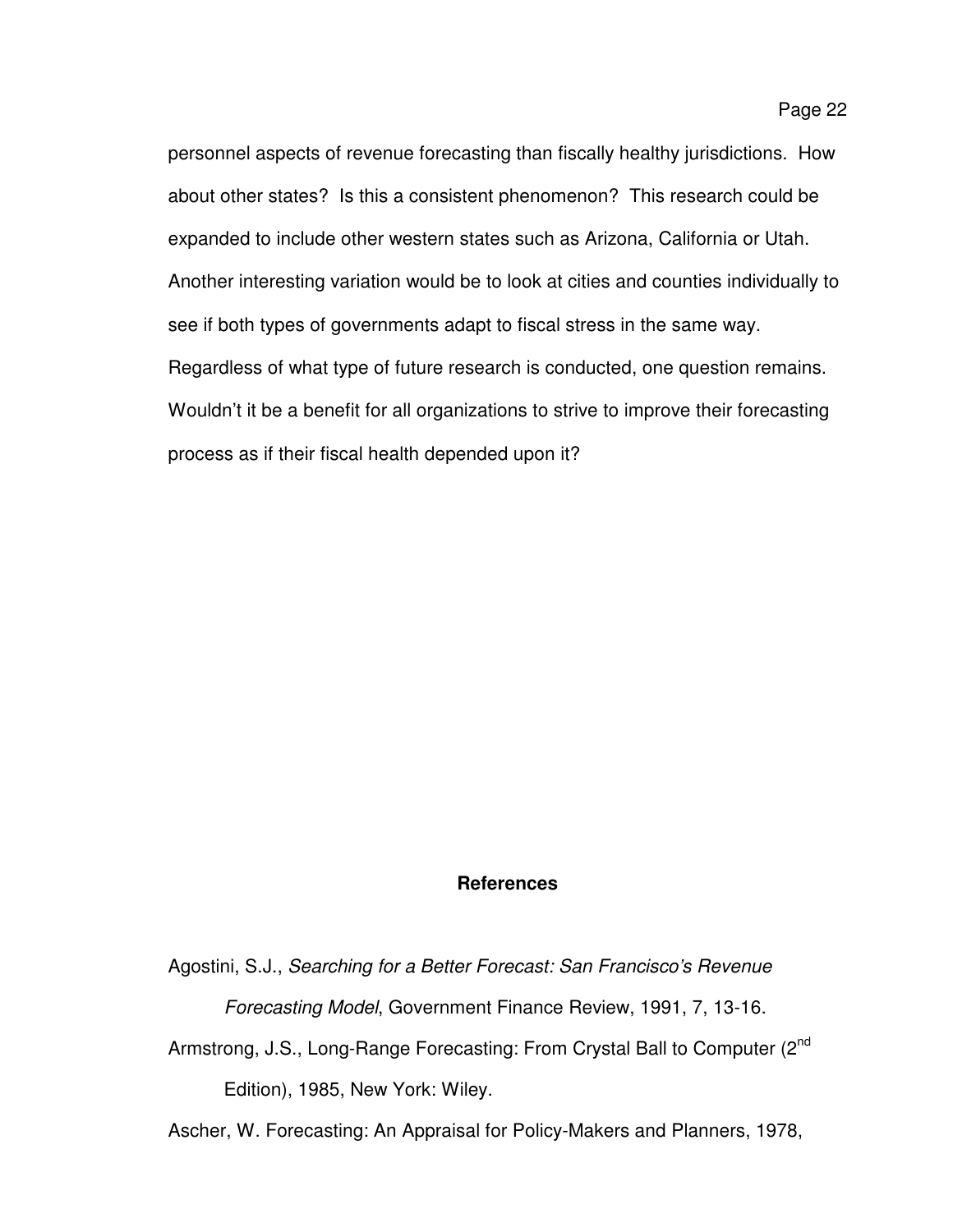Baltimore: Johns Hopkins.

Bretschneider, S., B. Bunch, and W. Gorr, Revenue Forecast Errors in Pennsylvania Local Government Budgeting: Sources and Remedies, Public Budgeting and Financial Management, 1992, 4, 721-743.

Bretschneider, S., and Gore, W., State and Local Government Revenue Forecasting, In S. Makridakis and S. Wheelright (eds.), The Handbook of Forecasting: A Manager's Guide (2<sup>nd</sup> ed.)., 1987, New York: Wiley.

- Bretschneider, S., and L. Schroeder, Evaluation of Commercial Economic Forecasts for Use in Local Government Budgeting, International Journal of Forecasters, 1988, 4, 33-43.
- Downing, R.G., Urban County Fiscal Stress: A Survey of Public Officials' Perceptions and Government Experiences, Urban Affairs Quarterly, 1991, 27, 314-325.
- Frank, H. and G.A. Gianakis, Raising the Bridge Using Time Service Forecasting Models, Public Productivity and Management Review, 1990, 14, 171-188.
- Klay, W.E., Revenue Forecasting: An Administrative Perspective, In J. Rubin and T. Lynch (eds.), Handbook on Public Budgeting and Financial Management, 1983, New York: Marcel-Dekker.
- MacManus, S.A. and B.P. Grothe, Fiscal Stress as a Stimulant to Better Revenue Forecasting and Productivity, Public Productivity Review, 1989, XII, 387- 400.

Marquette, J.F., Marquette, R.P., and Hinckley, K.A., Bond Rating Changes and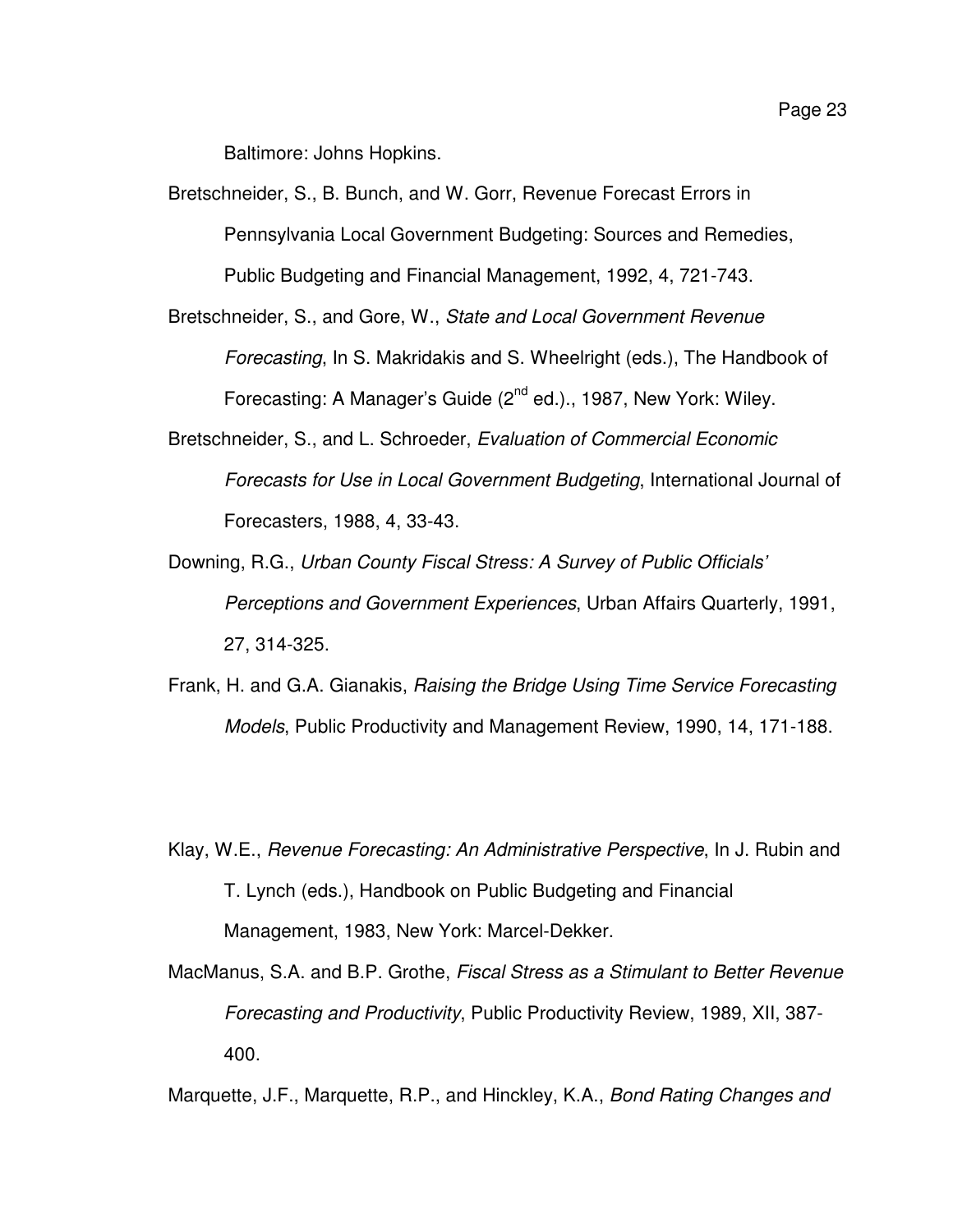Urban Fiscal Stress: Linkage and Prediction, Journal of Urban Affairs, 1982, 4, 81-95.

- McCollough, J. and H. Frank, Incentives for Forecasting reform among Local Finance Officers, Public Budgeting and Financial Management, 1992, 4, 407-429.
- Rubin, I, Estimated and Actual Urban Revenues: Exploring the Gap, Public Budgeting and Finance, 1987, 7, 83-94.
- Wildavsky, A. Budgeting: A Comparative Theory of Budgetary Processes, 2<sup>nd</sup> edition, 1986, New Jersey: Transaction Books.
- Wong, John D., Local Government Revenue Forecasting: Using Regression and Econometric Revenue Forecasting in a Medium-Sized City. Public Budgeting and Financial Management, 1995, 7, 315-335.

# **Appendix A**

# **Sample Survey Cover Letter**

Steven Hanson Finance Director City of Henderson 240 Water Street Henderson, NV 89015

Dear Steven:

I am writing to request your help in obtaining information about the revenue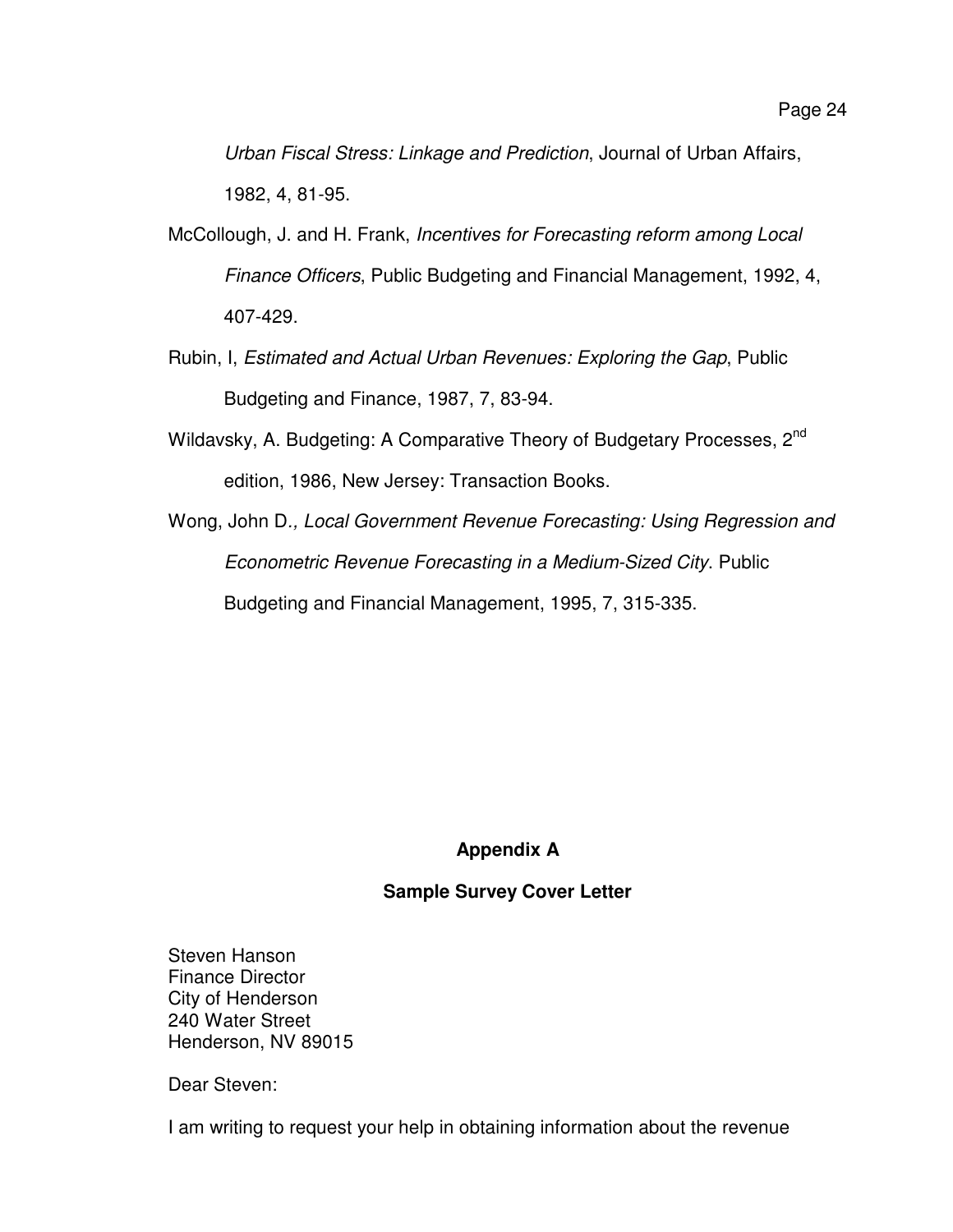forecasting practices of the City of Henderson. I am a graduate student conducting research as part of my curriculum requirements at the University of Nevada, Las Vegas.

The questions in the attached survey focus on timing of the forecasting process, types of models, use of technology, background of the forecasting personnel and accuracy of the forecasts. It should only take about ten minutes to complete all of the questions.

I want to assure you that your responses will be reported in a way that no individual can be identified. There is a number on the questionnaire. It is for the purpose of keeping track of the response rate. Please be assured that individual answers will be kept strictly confidential. Every response is vital to the success of the survey and your voluntary participation is greatly appreciated.

Please return your completed survey in the enclosed self-addressed envelope as soon as possible. No postage is needed on the return envelope. If you have any questions about the research being conducted, please feel free to contact me at (702) 566-2934 at your convenience. If you have questions regarding the rights of research subjects, please contact the Office for the Protection of Research Subjects at (702) 895-2794.

Thank you again for your willingness to assist in this very important survey. I value your participation and appreciate your support of this worthwhile endeavor.

Sincerely,

Richard A. Derrick Public Administration Graduate Student

# **Appendix B**

# **Forecasting Activities Survey**

For each question, unless otherwise instructed, please circle the number for the ONE response that best reflects your opinion.

- 1. When does your forecasting process occur?
	- 1. Before the budget process begins
	- 2. During the budget process
	- 3. Both
- 2. What is the time frame horizon your forecast covers?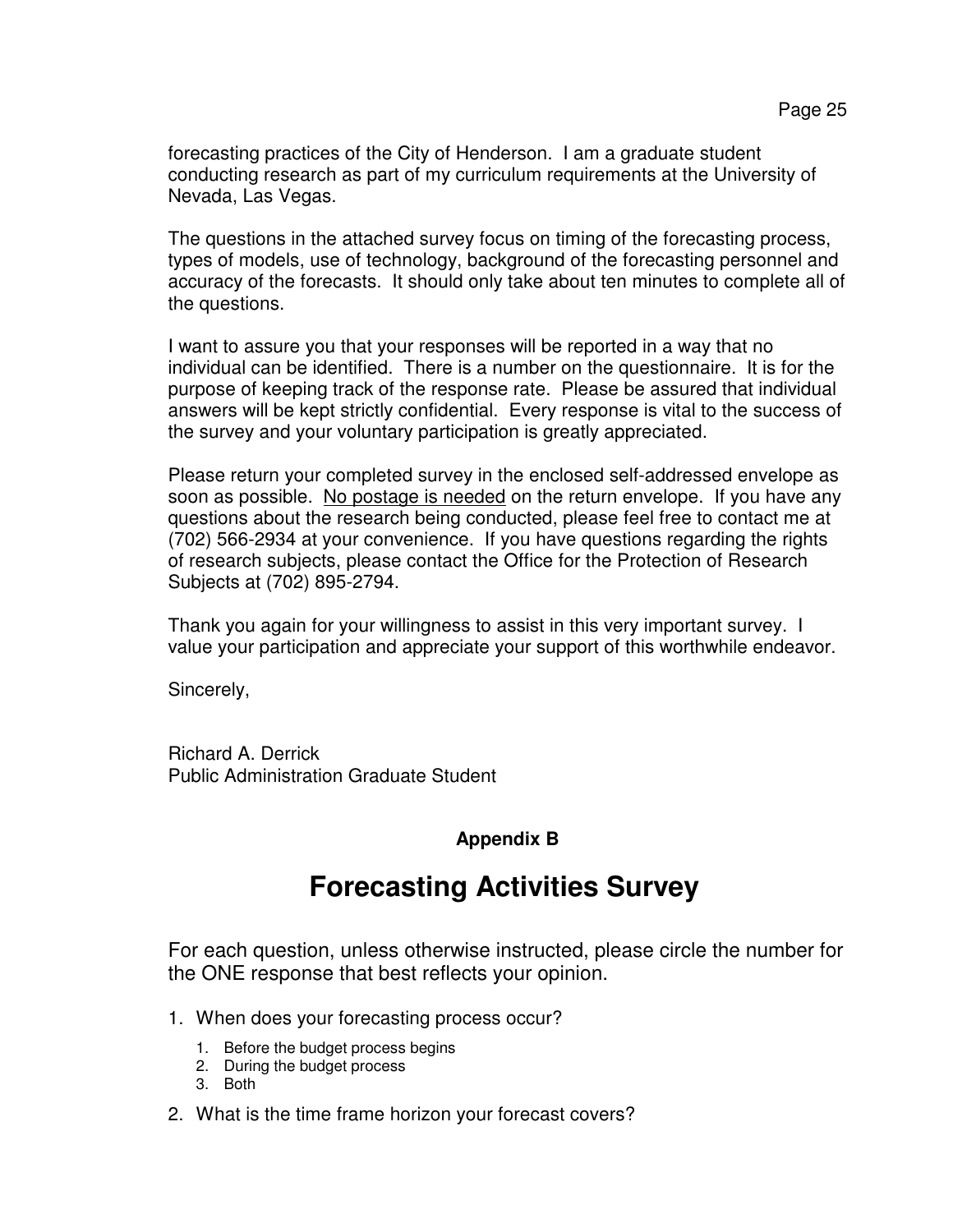- 1. Annual
- 2. Multiyear
- 3. Both

# 3. How often do you revise your forecast?

- 1. Monthly
- 2. Quarterly
- 3. Trimester or midterm
- 4. As needed
- 5. Other

# 4. How formal is your forecast revision cycle?

- 1. Regularized
- 2. As needed
- 3. Both
- 5. What types of forecasting models do you use? (You may choose more than one)
	- 1. Qualitative (could include judgmental, expert or consensus forecasting)
	- 2. Trend Analysis
	- 3. Time Series (could include moving averages or exponential smoothing)
	- 4. Regression (could include univariate or multivariate regression)
	- 5. Regression (econometric)
	- 6. Other
- 6. What is the source of your forecasting models?
	- 1. Developed in-house
	- 2. Developed externally (consultants)
	- 3. Both
	- 4. Other
- 7. Has your forecasting model been revised in the past three years?
	- 1. Yes
	- 2. No
- 8. Are computers used when forecasting revenue?
	- 1. Yes
	- 2. No
- 9. How many years have computers been used when forecasting revenue?
	- 1. 1 year or less
	- 2. 2-4 years
	- 3. 5 or more years
	- 4. Computers are not used in forecasting
- 10. How many staff members participate in the forecasting process?
	- 1. 2 or less
	- 2. 3-4 staff
	- 3. 5 or more staff
- 11. What is the educational background of the forecasting staff? (You may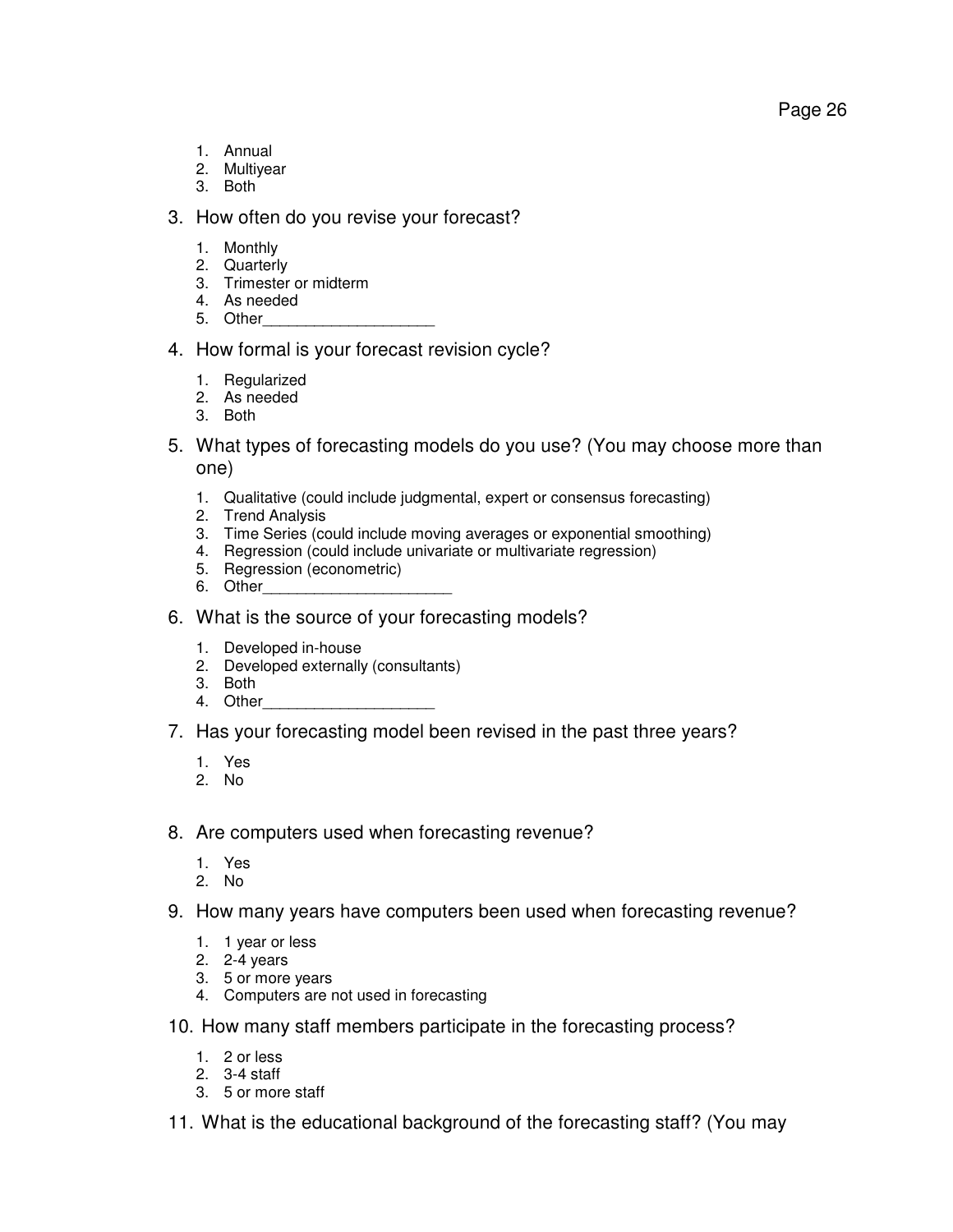Page 27

choose more than one)

- 1. Economics
- 2. Accounting
- 3. Public Administration/business
- 4. Finance
- 5. Other
- 12. Who receives a copy of the forecast? (You may choose more than one)
	- 1. Chief executive official
	- 2. Board/Council/Legislative officials
	- 3. Budget officer
	- 4. Finance officer
	- 5. Treasurer
	- 6. Controller
	- 7. Departments/divisions
	- 8. Other local governments
	- 9. Private Sector
	- 10. Other

13. Is the private sector consulted?

- 1. Yes
- 2. No

14. If so, which area of the private sector? (You may choose more than one)

- 1. Bankers
- 2. Financial Advisors/Bond Counsel
- 3. Investors
- 4. Other
- 15. Has the forecasting accuracy improved in the past three years?
	- 1. Yes
	- 2. No

 $\overline{a}$ 

 $\overline{a}$ 

 $\overline{a}$ 

 $\overline{\phantom{a}}$ 

16. What is the estimated level of forecasting accuracy for your organization?

\_\_\_\_\_\_\_\_\_\_\_\_\_\_\_\_\_\_\_\_\_\_\_\_\_\_\_\_\_\_\_\_\_\_\_\_\_\_\_\_\_\_\_\_\_\_\_\_\_\_\_\_\_\_\_\_\_\_\_\_\_\_\_\_\_\_\_\_\_\_\_

\_\_\_\_\_\_\_\_\_\_\_\_\_\_\_\_\_\_\_\_\_\_\_\_\_\_\_\_\_\_\_\_\_\_\_\_\_\_\_\_\_\_\_\_\_\_\_\_\_\_\_\_\_\_\_\_\_\_\_\_\_\_\_\_\_\_\_\_\_\_\_

\_\_\_\_\_\_\_\_\_\_\_\_\_\_\_\_\_\_\_\_\_\_\_\_\_\_\_\_\_\_\_\_\_\_\_\_\_\_\_\_\_\_\_\_\_\_\_\_\_\_\_\_\_\_\_\_\_\_\_\_\_\_\_\_\_\_\_\_\_\_\_

\_\_\_\_\_\_\_\_\_\_\_\_\_\_\_\_\_\_\_\_\_\_\_\_\_\_\_\_\_\_\_\_\_\_\_\_\_\_\_\_\_\_\_\_\_\_\_\_\_\_\_\_\_\_\_\_\_\_\_\_\_\_\_\_\_\_\_\_\_\_\_ \_\_\_\_\_\_\_\_\_\_\_\_\_\_\_\_\_\_\_\_\_\_\_\_\_\_\_\_\_\_\_\_\_\_\_\_\_\_\_\_\_\_\_\_\_\_\_\_\_\_\_\_\_\_\_\_\_\_\_\_\_\_\_\_\_\_\_\_\_\_\_

- 1. Below 90 percent
- 2. 90 to 94 percent
- 3. 95 percent or better

Comments/Additional Information:

\_\_\_\_\_\_\_\_\_\_\_\_\_\_\_\_\_\_\_\_\_\_\_\_\_\_\_\_\_\_\_\_\_\_\_\_\_\_\_\_\_\_\_\_